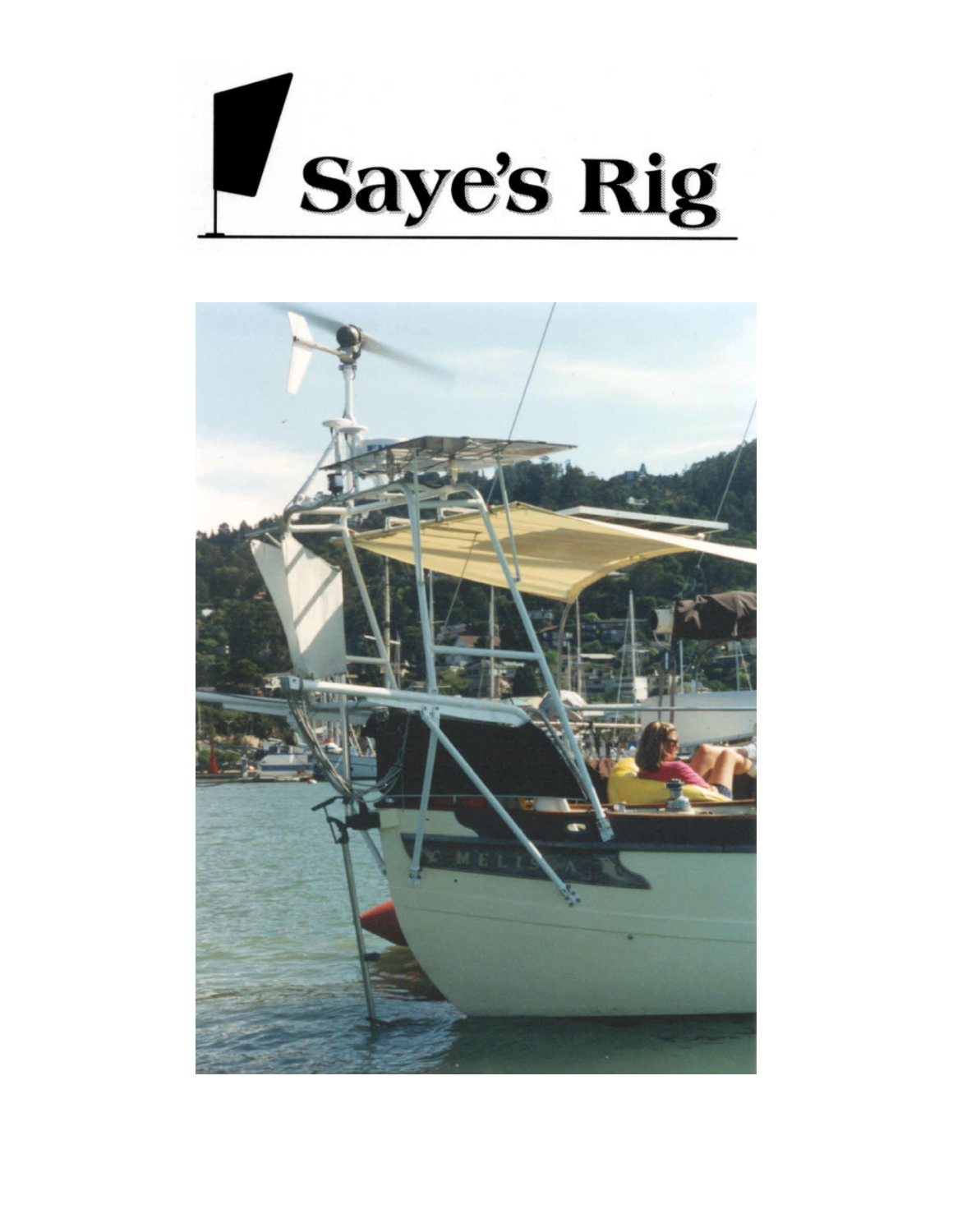Saye's Rig Installation and **Operation** Manual **August 2010**

Scanmar International 432 South 1st Street Richmond, California 94804

510-215-2010 Toll-free 888-946-3826 Fax 510-215-5005

email: scanmar@selfsteer.com

www.selfsteer.com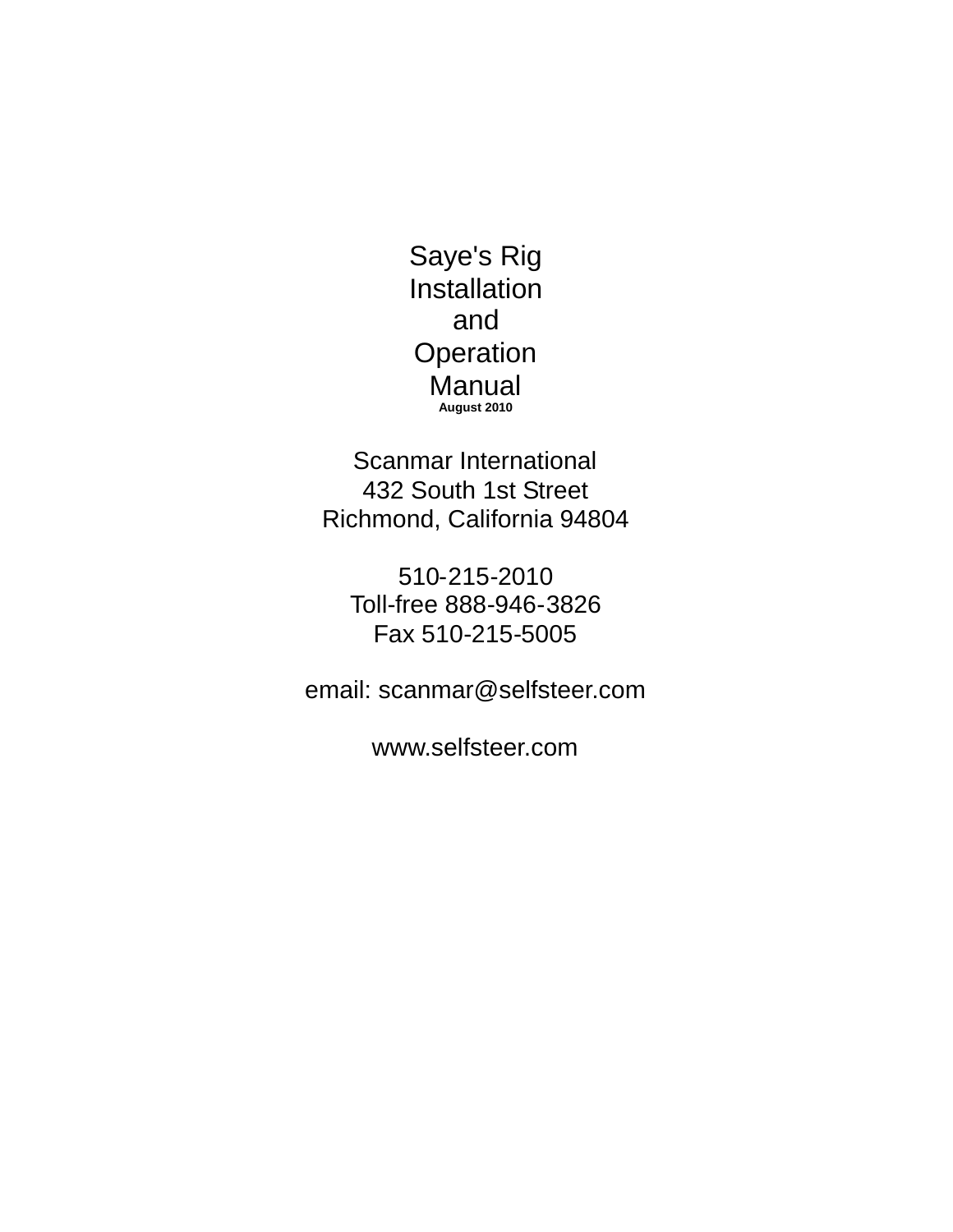# **SAYE'S RIG MANUAL**

# TABLE OF CONTENTS

| Paragraph        |                                                   | Page                               |
|------------------|---------------------------------------------------|------------------------------------|
| 1                | <b>Welcome Aboard</b>                             | $\mathbf{2}$                       |
| $\overline{2}$   | A Description Of The Saye's Rig                   | $\overline{2}$                     |
| 2.1              | The Base Assembly And Mounting Brackets           | 4                                  |
| $2.2\phantom{0}$ | The Airvane                                       | 4                                  |
| 2.3              | The Clutch Assembly                               | 4                                  |
| 2.4              | The Tab Suspension Assembly                       |                                    |
| 2.5              | The Pendulum Shaft And Trimtab                    |                                    |
| 2.6              | The Tiller Arm                                    | 55555                              |
| 3                | Installing The Saye's Rig                         |                                    |
| 3.1              | The Installation Drawing                          |                                    |
| 3.2              | Installing The Base Assembly And Brackets         | 6                                  |
| 3.3              | Installing The Tiller Arm                         | $\overline{7}$                     |
| 3.4              | <b>Fitting The Pendulum Shaft</b>                 | 8                                  |
| 3.5              | Nameboards And Swim Ladders                       | 8                                  |
| 3.6              | Davits                                            | $\boldsymbol{9}$                   |
| 4                | Sailing With The Saye's Rig                       | $\boldsymbol{9}$                   |
| 4.1              | Becoming A Windvane Sailor                        | $\boldsymbol{9}$                   |
| 4.2              | <b>Standard Operating Procedure Checklist</b>     | $\boldsymbol{9}$                   |
| 4.2.1            | <b>Ready The Gear</b>                             | $\boldsymbol{9}$                   |
| 4.2.2            | <b>Assume The Desired Heading</b>                 | 10                                 |
| 4.2.3            | Balance The Boat For The Desired Point Of Sail    | 10                                 |
| 4.2.4            | Trim The Airvane And Engage The Windvane Gear     | 10                                 |
| 4.2.5            | Fine Tune For Optimum Course-Holding              | 10                                 |
| 4.3              | Your First Sail With The Saye's Rig               | 11                                 |
| 4.4              | <b>Balancing For Self-Steering</b>                | 12                                 |
| 4.4.1            | Problem Boats And Easy Ones                       | 12 <sub>2</sub><br>12 <sub>2</sub> |
| 4.4.2            | Light Wind                                        | 12 <sub>2</sub>                    |
| 4.4.3<br>4.4.4   | Running                                           | 14                                 |
| 4.4.5            | Reaching<br><b>Hard To Weather</b>                | 15                                 |
| 4.4.6            | Give It A Chance                                  | 15                                 |
| 4.5              | Useful Hints To Get The Most Out Of Your Windvane | 15                                 |
| 4.5.1            | The Downwind Problem                              | 16                                 |
| 4.5.2            | <b>Friction And Binding</b>                       | 16                                 |
| 5                | Maintenance And Problem Solving                   | 17                                 |
| 5.1              | Appearance                                        | 17                                 |
| 5.2              | <b>Regular Maintenance</b>                        | 17                                 |
| 5.3              | <b>Problem And Damage Prevention</b>              | 17                                 |
| 5.3.1            | Removing The Pendulum Shaft                       | 17                                 |
| 5.3.2            | <b>Removing The Airvane Mast</b>                  | 18                                 |
| 5.3.3            | Safety Line On The Pendulum Shaft                 | 18                                 |
| 5.3.4            | <b>Heavy Weather</b>                              | 18                                 |
| 6                | <b>Making Repairs</b>                             | 18                                 |
|                  |                                                   |                                    |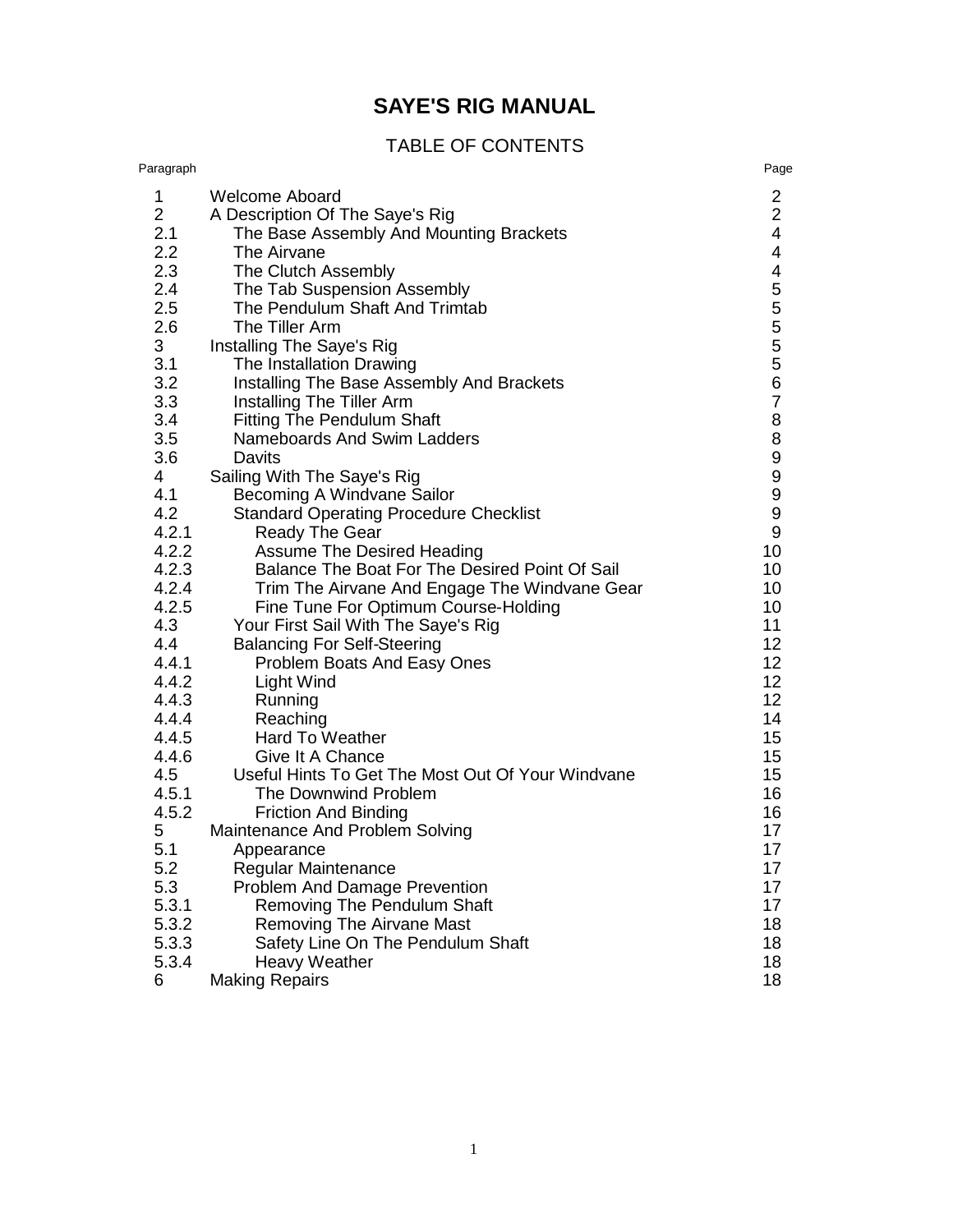#### 1 Welcome Aboard

Welcome to the ranks of Saye's Rig sailors. We hope you will be as satisfied with the Saye's Rig as we are. The Saye's Rig is built to give a lifetime of excellent performance and to take the kind of punishment the sea sometimes delivers.

Many yachtsmen are still unfamiliar with windvane self-steering gears. They view windvane gears as oddities used by single-handed race heroes and circumnavigators. The truth is that a good windvane gear, such as the Saye's Rig, is a useful piece of equipment even on short passages of no more than an hour or so. Once the freedom of sailing with the Saye's Rig has been experienced, this will be fully appreciated.

In order to enjoy the experience of self-steering, the windvane gear must, of course, work. Unfortunately, windvane self-steering is not a push button phenomenon. Knowing how to sail and how to balance your boat on different points of sail is necessary to get the most from the gear. Even experienced ocean racing sailors have confessed that windvane sailing has taught them some things they did not know about balancing and trimming a boat.

However, this is no excuse for inferior performance. The Saye's Rig is built with no corners cut and with the greatest consideration for performance and durability.

The Saye's Rig is recommended for boats with hydraulic steering, tiller, or cable and quadrant (when the wheel can be removed easily). With hydraulic steering, a bypass valve is needed to enable the windvane to move the rudder. Note that a hydraulic steering system cannot be easily moved "in reverse" and the Saye's Rig is not recommended for boats without a bypass valve.

This extensive manual is provided because windvane self-steering requires some learning and experimenting before one becomes a perfect operator. Proper installation and proper operation are essential. We hope you read this manual.

# 2 A Description Of The Saye's Rig

The Saye's Rig adds a simple pendulum and trimtab to your boat's rudder. The airvane controls the Saye's Rig pendulum shaft and trimtab which is connected to the boat's rudder by a tiller arm. This windvane design was first developed by Roland Saye, a Southern California engineer. Scanmar Marine Products purchased the productiuon rights and began manufacturing the Saye's Rig in 1985 after Roland retired.

The signal from an airvane is always comparatively weak and usually not, in itself, powerful enough to correct the course of the boat. However, by using this signal to control a power source, a wind powered system steers exceptionably well. The Saye's Rig design amplifies the force of the windvane's signal. It uses the boat's own speed through the water on the trimtab as a power source. The length of the tiller arm between the boat's rudder and the pendulum shaft provides further amplification of power, resulting in a much more powerful system than a trimtab hung on the back of an outboard rudder.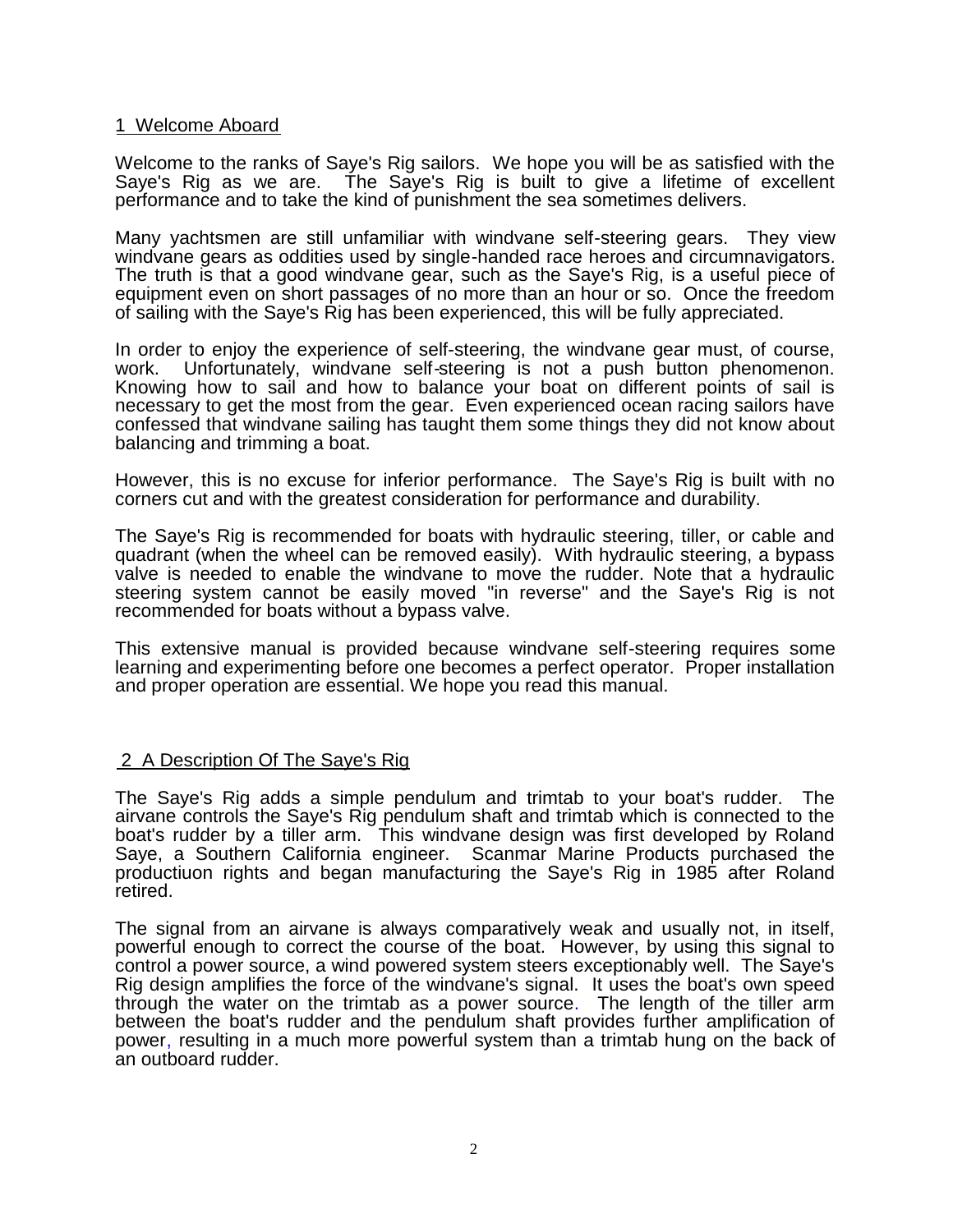

Saye's Rig on display stand (Pendulum shaft and tiller bar are necessarily shortened)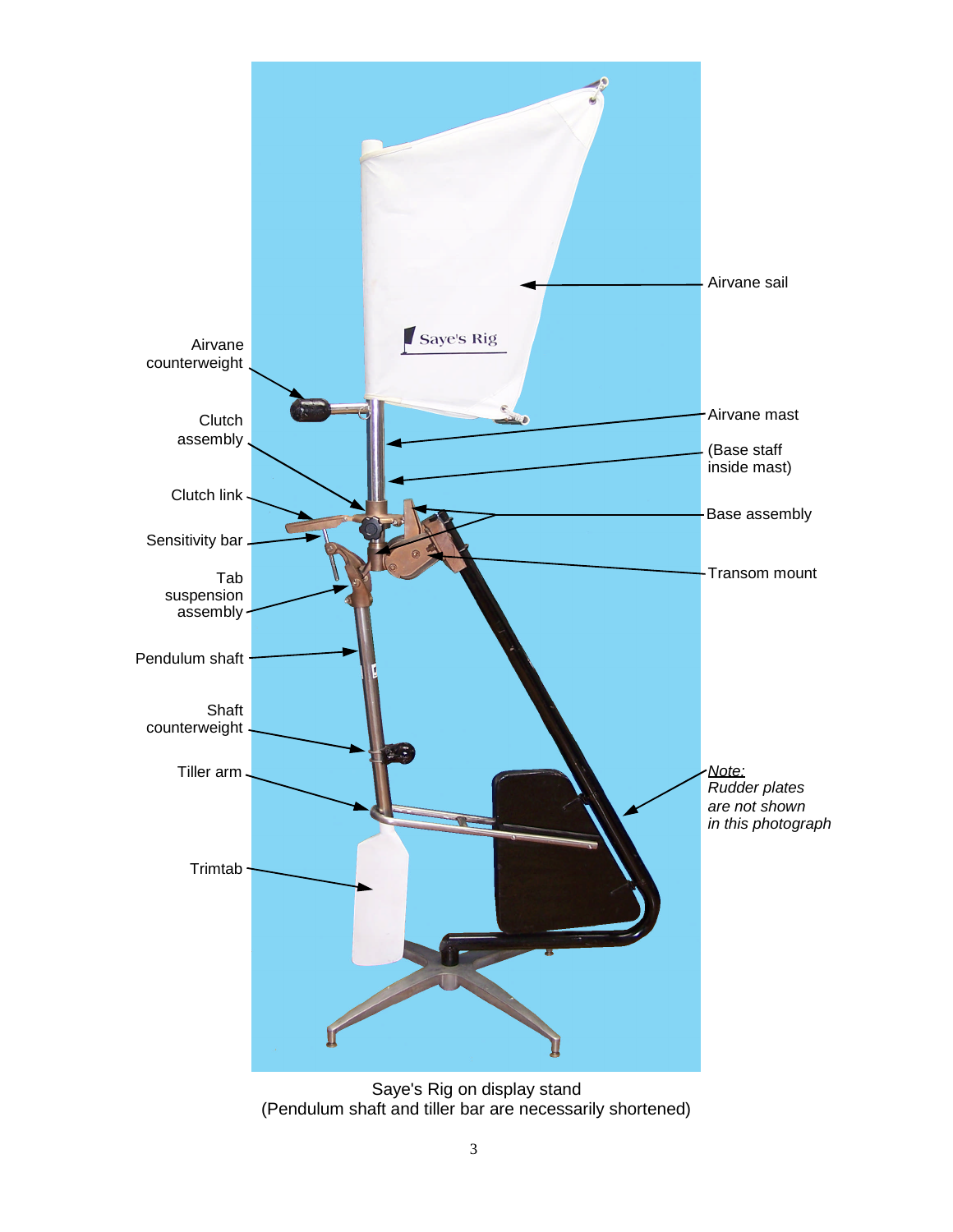# 2.1 The Base Assembly And Mounting Brackets (Parts Diagrams 1 and 2)

The heart of the Saye's Rig mechanism consists of just a few parts which are bolted to the stern of your boat. The base assembly is a bronze casting which has fixed to it a staff which serves as a mount for the airvane mast. The staff has a thrust bearing on the bottom to carry the weight of the airvane mast, and a bushing on top which steadies it. The base assembly also has a machined bronze ball which carries the weight of the tab suspension assembly and the pendulum shaft. The base assembly is held by a pair of mounting brackets. The brackets can be one of two different types deck mounted, or transom mounted. The transom mount is used in most installations. It uses just two bolts. The deck mount uses four bolts. In either case, the installation is simple and the mounting strong. The mount is not heavily loaded. The Saye's Rig attachment is universally adaptable to all kinds of stern configurations but is particularly suited to "traditional style" transoms.

# 2.2 The Airvane (Parts Diagram 4)

The airvane of the Saye's Rig is a tubular stainless steel frame to which an ultra violet protected dacron sail is attached. The wedge shape of the sail provides a sensitive aerodynamic shape which responds to the slightest shift in the wind direction. This sail must be kept very tight. Dacron rope is provided to secure and tension the sails.

The airvane shaft pivots around a vertical axis. It lifts off the Saye's Rig base without removal of any fasteners. The dacron sail and tubular struts holding the sail are easily removed from the frame to permit compact storage when the Saye's Rig is not to be used for an extended period of time.

In use the airvane sail is positioned and locked with its counterweight facing into the wind when the boat is on the desired heading. When the leading edge is turned into the wind, the equal wind pressure on either side of the sail will cause it remain in that position. If the boat wanders off course, the wind hits only one side of the sail and the shaft will rotate.

The airvane generates ample power to rotate the paddle and is very sensitive to minor changes in wind direction. To get maximum performance, the airvane mast pivots on nylon balls running in a machined bronze thrust bearing.

The counterweight mounted on the airvane mast balances the weight of the sail and its struts. This is adjusted at the factory before shipment and should need no further adjustment.

# 2.3 The Clutch Assembly (Parts Diagram 5)

The pivoting motion of the airvane mast is transferred to the pendulum shaft and trimtab through a bronze clutch which is engaged by two locking knobs. These knobs tighten up on a collar on the airvane mast. Once tightened, the airvane mast causes the pendulum shaft and trimtab to rotate by way of a clutch link which engages a sensitivity bar on the tab suspension casting.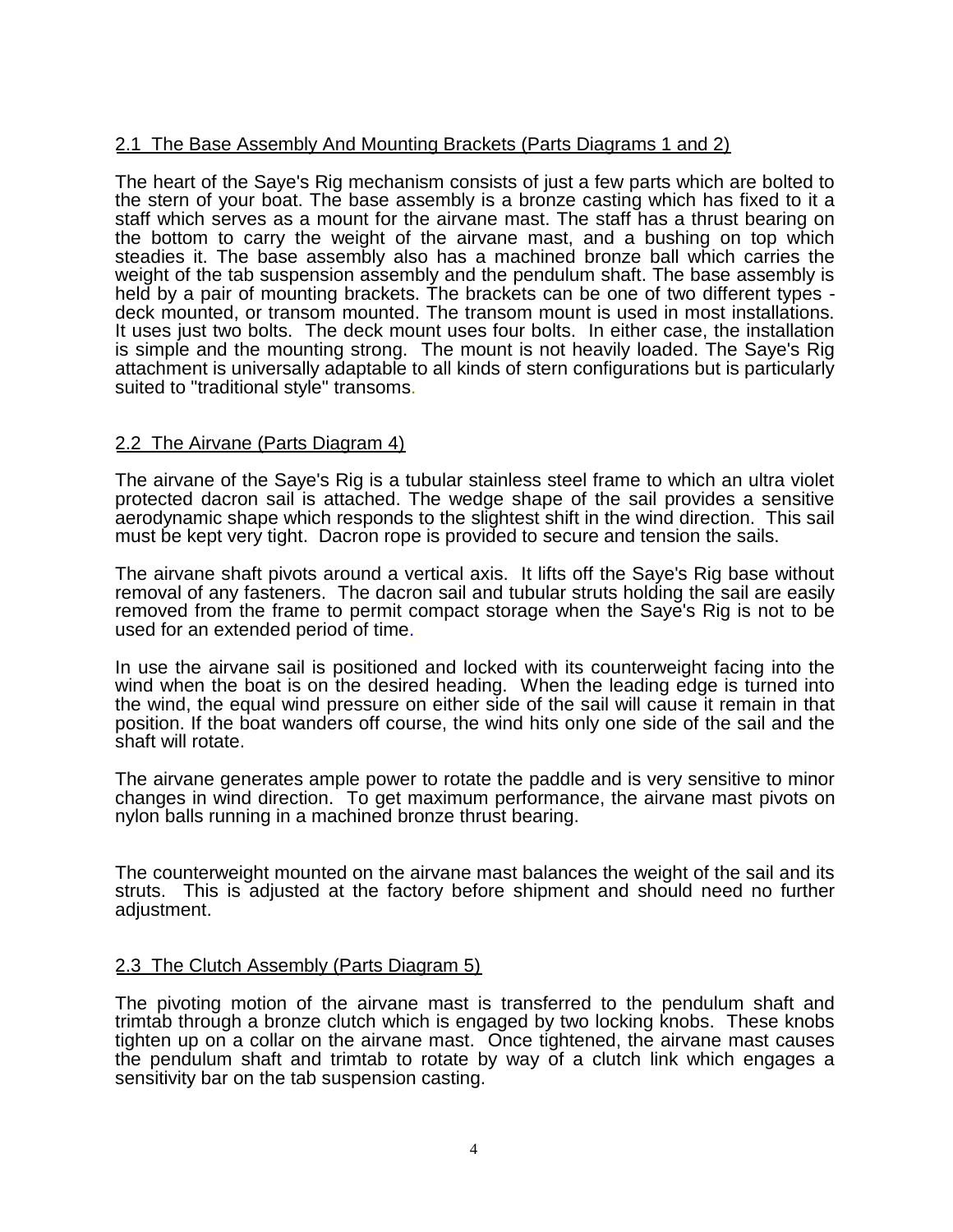When the sail is feathered in the wind (e.g. the on-course position), the boat's rudder and the trimtab should be lined up exactly fore and aft.

# 2.4 The Tab Suspension Assembly (Parts Diagram 6)

The pendulum shaft and trimtab assembly is fixed to the bottom of the tab suspension casting. A socket in the tab suspension casting is fitted with a teflon insert, and it rides on a bronze ball machined on the base assembly. A sensitivity bar holds the link from the clutch housing. The sensitivity bar is set for optimum performance at the factory and should not be moved. A locking pin allows for quick unshipping of the suspension casting and pendulum shaft when not in use.

# 2.5 The Pendulum Shaft And Trimtab (Parts Diagram 3)

The pendulum shaft is a length of 316L stainless steel pipe. A semi-balanced trimtab is attached at its bottom. The trimtab, a reinforced fiberglass lay-up, is both epoxied and mechanically fastened to the pendulum shaft. This trimtab is the powerhouse of the Saye's Rig gear. The force to steer the boat is generated when the sail and airvane mast turns this trimtab. A lead counterweight is attached to the pendulum shaft to provide balance as the boat heels. This counterweight should not be re-positioned from its factory setting. The trimtab has a NACA high lift profile, and its leading edge is moved forward of the center of rotation to semi-balance the blade. This allows the airvane to rotate the pendulum shaft with a minimum of force thus improving the light air performance of the gear.

# 2.6 The Tiller Arm (Parts Diagram 3)

The Saye's Rig requires no lines to the boat's steering system. The power of the trimtab is transmitted directly to the boat's rudder via a tiller arm which is attached directly to the rudder.

# 3 Installing The Saye's Rig

The installation procedure consists of two steps - installing the base assembly and brackets on the transom or hull, and installing the tiller bar on the boat's rudder. The tiller bar installation requires hauling out the boat to gain access to the rudder.

# 3.1 Installation Drawing

A scale installation drawing is provided with each new Saye's Rig. The installation should be done as shown on this drawing as closely as possible. If a major deviation is necessary, contact Scanmar Marine Products for guidance before making any radical changes to the windvane components.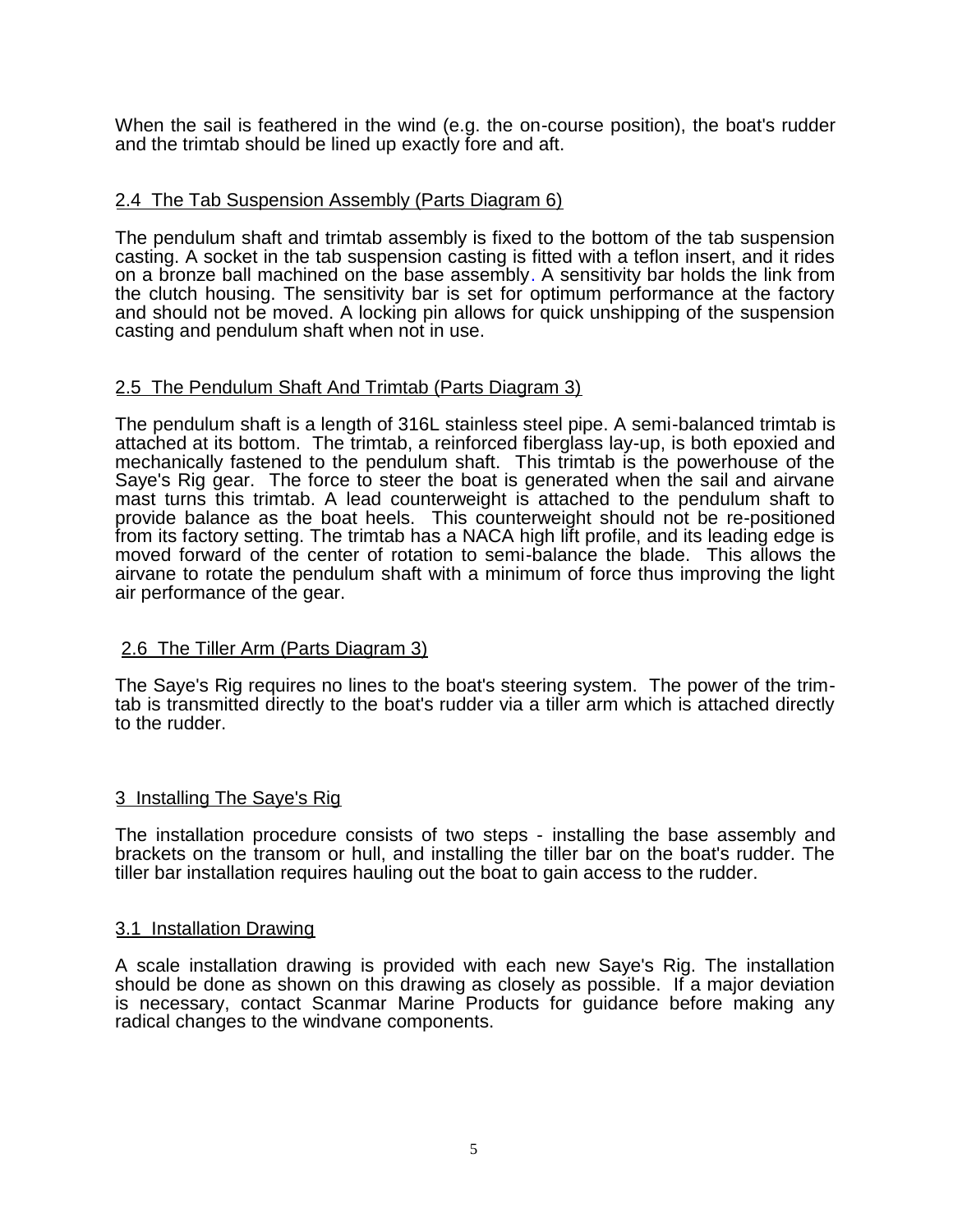# 3.2 Installing The Base Assembly And Brackets

Loosely bolt the mounting brackets to the base assembly. Set the brackets on the deck or transom as shown on the mounting drawing, on the boat centerline as high as possible so you can easily reach the top of the pendulum shaft and suspension casting from the deck. This location should enable you to easily install or remove the pendulum shaft at sea. It should also be easily reached to adjust the two clutch locking knobs for course adjustments. At this same location, the airvane mast must be free to turn 360o without the sail striking stern rails, davits, pulpits, or anything else.

Mark the correct location of the brackets on the transom (or deck if using deck brackets) and, if necessary, shape a wood mounting block to fit the contour of your boat's transom. The outside face of the transom wood block (if used) does not need to be vertical. This step often is not necessary on a boat with a traditional transom. Mark the hole locations on the transom and drill the bolt holes - two 1/2" holes for a transom mount, four 3/8" holes for a deck mount. Use same diameter stainless steel bolts to fasten the brackets in place. The bolts are not furnished because their length depends on the thickness of the hull and the wood block, if fitted. Loosen the two bolts holding the base to the brackets and adjust the base so the staff is vertical. Then tighten the two bolts.

On a boat with a reverse transom, a boomkin must be constructed so that when the base is mounted, it extends aft of the aftermost part of the transom as shown on the installation drawing.



Transom brackets on a Roberts 43



Deck brackets on the boomkin grating of a Union 36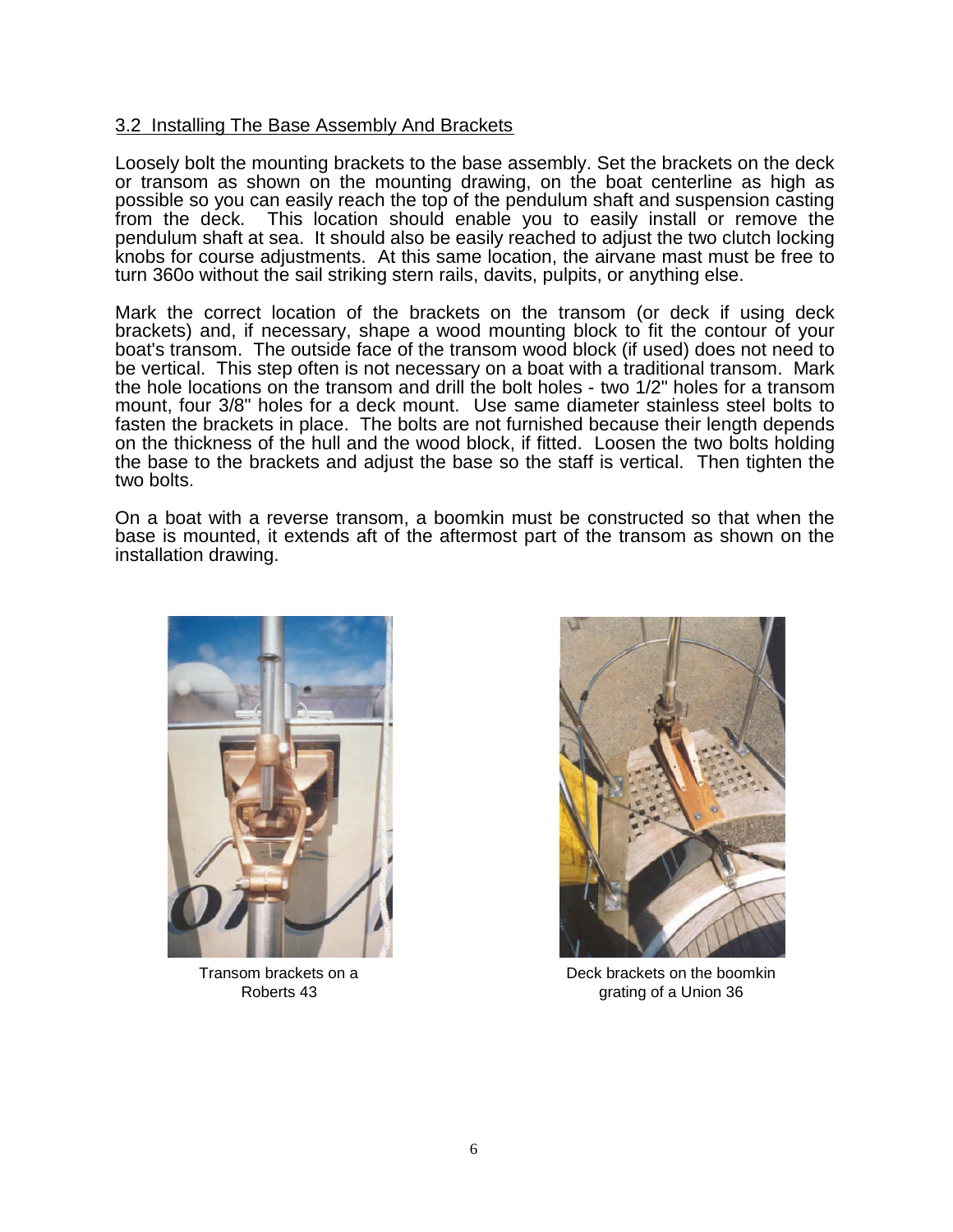#### 3.3 Installing The Tiller Arm

The boat should be hauled. Before hauling the boat, install the pendulum shaft (with suspension casting attached) on the base assembly and allow it to hang vertically in the water. Mark the pendulum shaft with a piece of tape where it enters the water. Measure the horizontal distance between that point on the pendulum shaft to a convenient spot low on the transom and record it. This measurement will be used when installing the tiller arm.

After hauling the boat, the location and angle for permanently bolting the tiller arm to the rudder can be determined. Hang the pendulum shaft from the base assembly and position it so the mark on the shaft matches the dimension taken as described above. The correct mounting location of the tiller arm on the rudder will meet the following conditions:

The tip of the tiller arm should be slightly out of the water when the boat is at rest. This allows you to see the end when installing the pendulum shaft through the tiller arm.

The tiller arm will slope downward somewhat as it runs forward to the rudder.

The aft end of the tiller arm should end about 1" FORWARD of the pendulum shaft when the pendulum shaft is positioned vertically as described above. This will make the bottom of the pendulum shaft angle forward when it is installed into the tiller arm.

When the pendulum shaft is fitted inside the tiller arm it must be possible to turn the rudder to the extreme port or starboard thus moving the pendulum shaft without interference between the pendulum shaft, trimtab paddle and the tiller arm. Be extra careful to check this clearance on spade rudders.



Rudder plates on a Huntingford design Fairing shims added to the rudder of a



Tashiba 40 Pilothouse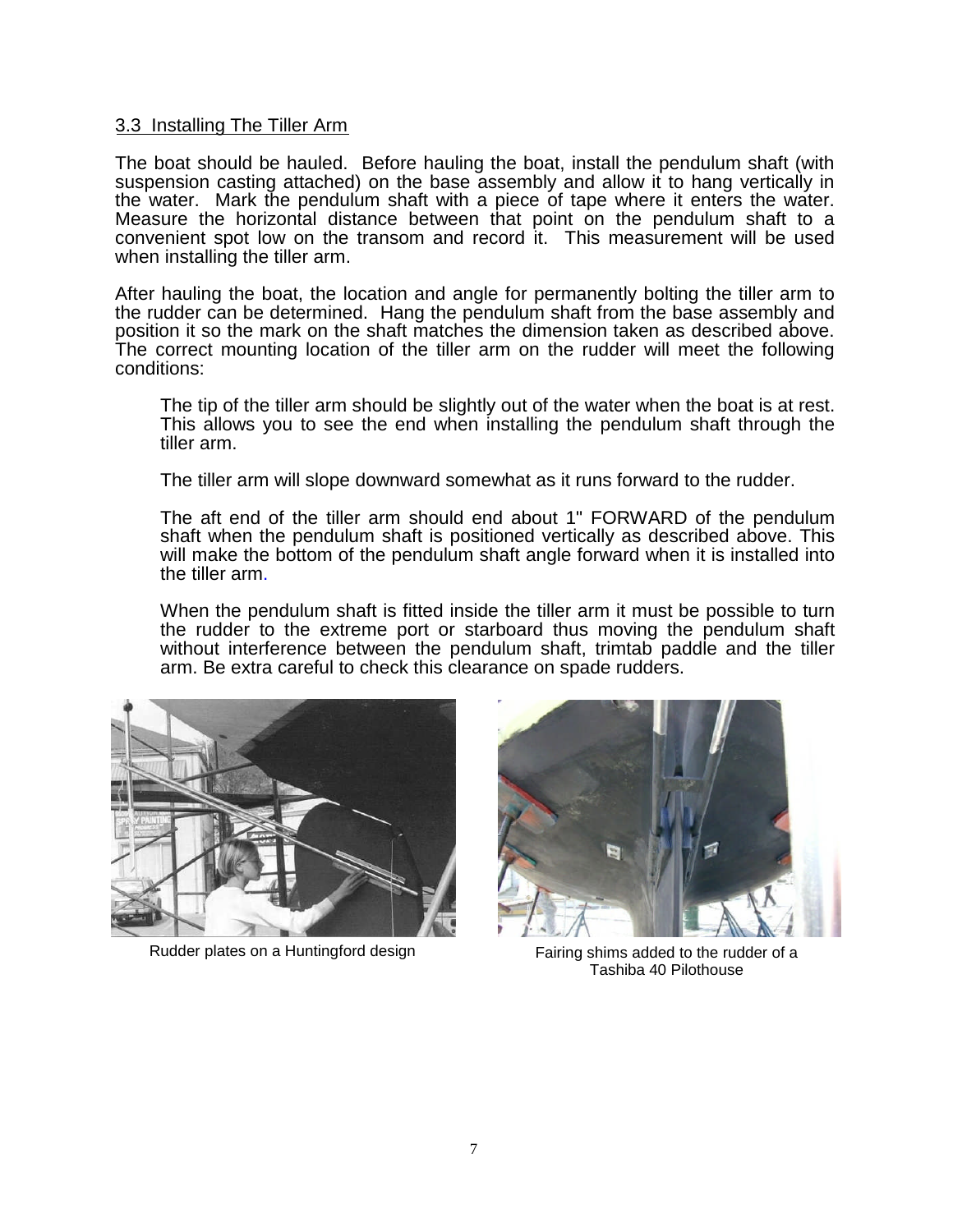When these steps have been completed, it is time to mark the correct location of the rudder plates on the rudder. The tiller arm is attached to the rudder with two stainless steel rudder plates and the 5/16" threaded rod provided. The rudder plates have been pre-drilled at the factory for fastening to the rudder and tiller arm.

Unless the rudder is flat and about four inches thick, wooden fairing blocks may need to be made to go between the rudder plates and the rudder. The goal is having the rudder plates laying flat and parallel with each other. Fairing blocks and possibly internal bracing may be necessary when the rudder is a foam core with a thin fiberglass shell.

The rudder plates and fairing blocks should be positioned and clamped on the rudder. Six all thread bolts should be prepared by cutting the 5/16" threaded rod to the appropriate lengths.

Before drilling, insert the tiller arm into the clamped side plates to insure that they are parallel to each other and the tiller arm is positioned correctly. Remove the tiller arm, and drill and bolt the rudder plates to the rudder using a good bedding compound.

Now install the tiller arm. If the side plates are parallel, little force will be needed to position the tiller arm into the rudder plates. If not, adjustment may be needed to slightly reposition the rudder plate mountings.

Review the Installation Drawing and the Tiller Arm/Pendulum Shaft Alignment Drawing. It is possible that the tiller arm may need to be shortened so that the pendulum shaft will operate at the correct angle. If so, shorten the tiller arm in accordance with the installation drawing.

Insert the tiller arm fully into the rudder plates and mark it through the pilot holes predrilled in the rudder plates. Remove the tiller arm, drill 1/4" holes at the marked positions, reinstall into the rudder plates and bolt in place with the 1/4" bolts provided.

# 3.4 Fitting The Pendulum Shaft

The pendulum shaft is shipped ready for use. Do not cut the pendulum shaft without first contacting with Scanmar Marine Products and talking to a mounting designer. If it is necessary to shorten the pendulum shaft, remove the nut and bolt on the tab suspension assembly and remove the tab suspension assembly. After cutting the pendulum shaft to the correct length, replace the tab suspension assembly. A new ¼" hole must be drilled for the tab suspension assembly bolt. *The tab suspension assembly must be located in the same plane, fore and aft, as the as the paddle and on the same side of the pendulum shaft as before the cut.* When you are sure the tab suspension assembly is positioned correctly, re-drill the 1/4" hole and replace the safety bolt.

# 3.5 Nameboards And Swim Ladders

Some owners let the position of a nameboard or swim ladder dictate the mounting level of the windvane gear. This is a faulty order of priorities if the Saye's Rig is intended for serious use as a self-steering system. The Saye's Rig tirelessly performs the work of several crew members. Its importance can only be appreciated by sailing a passage with the gear and then without it.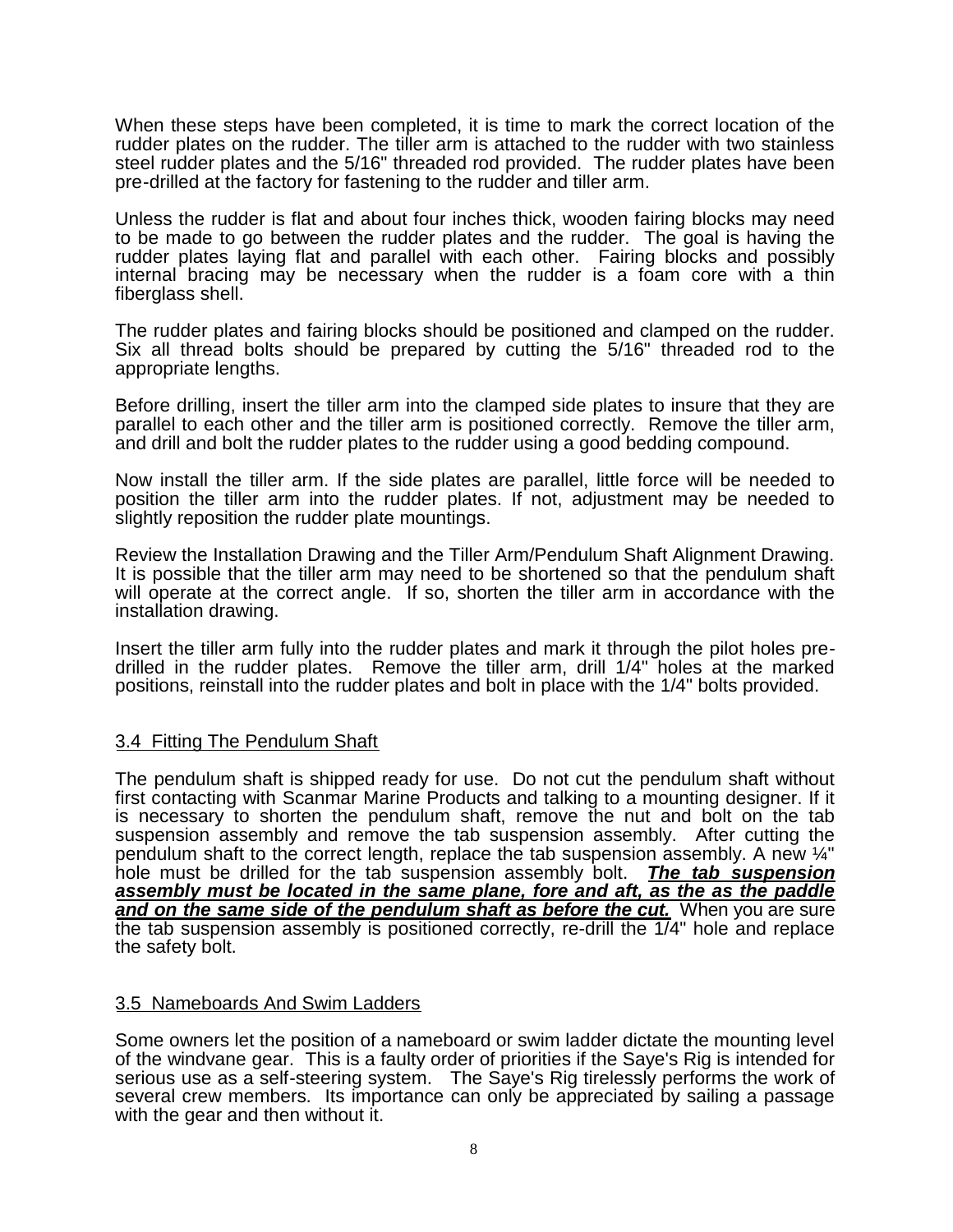The correct positioning of the windvane is of great importance for the system to work well. Usually the Saye's Rig mounts above a nameboard. Centrally mounted swim ladders will normally have to be moved to the side to accommodate the Saye's Rig mount. This is normally quite easily done, since the bracket assembly is quite narrow.

# 3.6 Davits

The Saye's Rig is often mounted on boats with davits. The airvane mast can usually be designed to carry the sail above a dinghy slung from davits. However, we feel it is bad practice to sail at sea with a dinghy on davits because of the possibility of loss or major damage in heavy weather.

# 4. Sailing With The Saye's Rig

Once your boat is back in the water, it's time to become acquainted with your selfsteering gear.

# 4.1 Becoming A Windvane Sailor

The vast majority of new windvane sailors successfully use the vanes on their first sail. However, windvane sailing is not a push button phenomenon - it takes some learning about sail setting and unlearning of bad sailing habits. We have supplied this type of equipment for many years and have heard more than once from new windvane owners who think that their gear does not work. After a few friendly hints and some experimenting, the new windvane sailor will admit that the windvane gear does work on some points of sail, but not as well as expected. A year or so later the same sailor will shake your hand with great feeling, and state that the windvane gear is fantastic, and he has given his gear a name in token of the closeness between himself and his most appreciated crew.

This part of the Saye's Rig manual will make your own introduction a bit speedier. After giving a standard operating checklist and some hints for your first sail with the Saye's Rig, we discuss in depth the problem of balancing the boat for self-steering.

# 4.2 Standard Operating Procedure Checklist

These steps should become a standard drill whenever the Saye's Rig is to be used.

# 4.2.1 Ready The Gear

The pendulum shaft and airvane should be mounted when the boat is at rest (i.e. at anchor or at the dock). Install the pendulum shaft and suspension assembly. The paddle on the shaft is inserted into the end of the tiller bar, the suspension casting is placed on the ball of the base assembly, and the locking pin is engaged. The airvane mast is set onto the staff of the base assembly. Leave the clutch link up until you are ready to engage the windvane.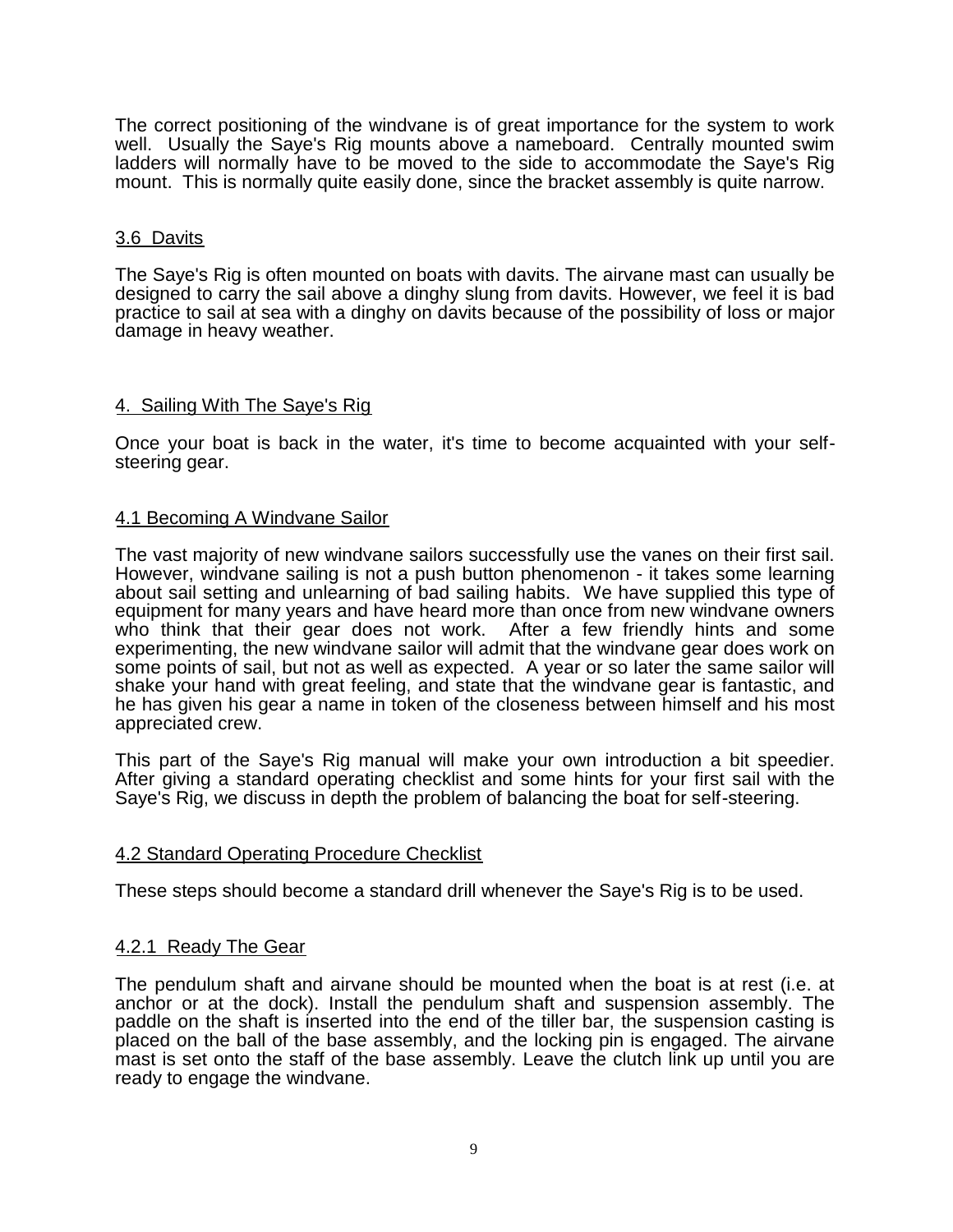The airvane mast can be left on except when the Saye's Rig will not be used for a long period of time. The pendulum shaft should be removed (at anchor or dock) upon completion of the days sail. When mounting the pendulum shaft make sure that you have a good grip on it, and that you are well supported - a safety harness is recommended if you are leaning over the stern. The safety line which is secured to the pendulum shaft should always be tied to the boat before installation or removal. If you are underway and must install or remove the pendulum shaft, slow the boat to a safe minimum speed.

# 4.2.2 Assume The Desired Heading

Get out in open water where you can maneuver and experiment. Set your boat on a long board where it will not be necessary to tack.

# 4.2.3 Balance The Boat For The Desired Point Of Sail

Balancing the boat for self-steering is crucial to performance. In essence, this involves choosing a sail combination and trimming the chosen sails to make the boat want to stay on the desired heading. If a wave or a gust takes the boat off course, the sails should start to bring the boat back on course aiding the windvane gear instead of fighting it. *GOOD BOAT BALANCE IS THE KEY TO SUCCESSFUL WINDVANE STEERING.*

# 4.2.4 Trim The Airvane And Engage The Windvane Gear

There are minimal adjustments that can be made to the Saye's Rig. The sensitivity adjustment bar #604 is normally centered in its clamp in the tab suspension casting #602, and the height of he clutch housing #403 is set so the clutch link #405 is level when it is engaged on the top of the sensitivity bar. This rarely, if ever, needs changing, and if so it's for swing clearance purposes. Angling the sensitivity bar up or down does not affect the operation of the Saye's Rig.

The one adjustment that can be made is limiting or increasing the swing of the airvane and paddle by loosening the nuts #404.1 and screwing in or out the two set screws #406. If the Saye's Rig tends to overcorrect, limit the paddle swing a bit.

With the boat sailing on course, loosen the two knob locking screws and allow the airvane to feather into the wind. Tighten both locking screws When all is ready engage the Saye's Rig by dropping the link down to engage the sensitivity bar. The hydraulic bypass should be engaged on hydraulic steering systems. On boats with a heavy wheel, the wheel should be removed. The Saye's Rig is now steering the boat.

# 4.2.5 Fine Tune For Optimum Course-Holding

After engaging the windvane gear, remain at the steering station for while to check the self-steering performance.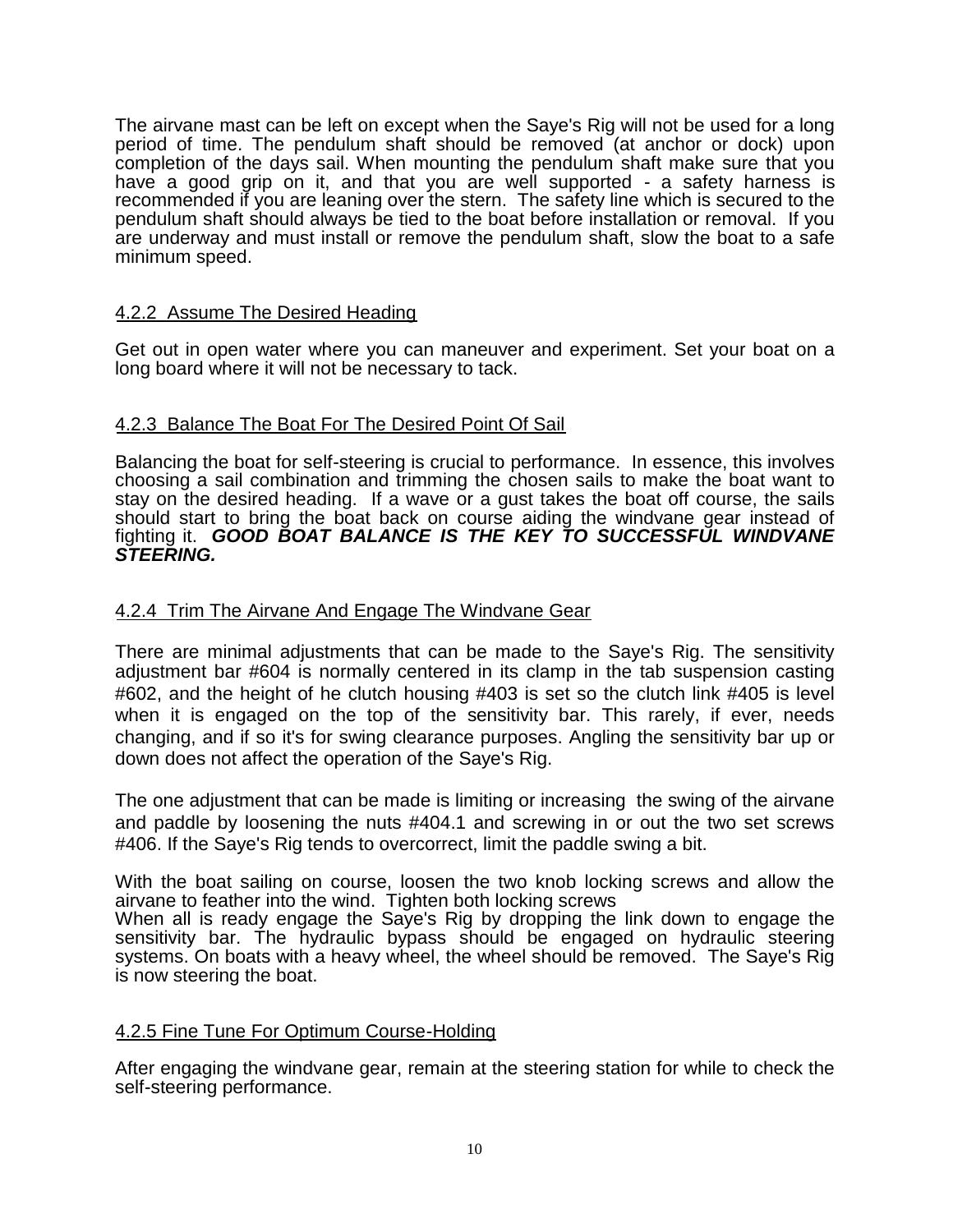If the windvane gear is constantly working to keep the boat from deviating to one side of the course only, sails must be trimmed to bring the boat into balance. The same is true if the boat spends very little time on the desired heading and more time zigzagging widely to each side.

Trimming and adjusting should be done so the boat stays close to the course line. Deviations should be small on BOTH sides of the course line as well as being quickly corrected by the windvane gear. This can usually be achieved by fine-trimming, which involves adjusting sails and tinkering with the windvane gear itself.

Since fine-tuning is an important aspect of ultimate windvane performance, it will also be treated in more depth in the following section. Here we want to point out that if there is any remaining imbalance after the gear has been engaged, you should always try to work it out by SAIL TRIM FIRST. The objective of balancing should be to have as neutral a helm as possible. Try to steer the boat with sails alone. This will insure that the boat keeps on self-steering over a wider range of conditions.

# 4.3 Your First Sail With The Saye's Rig

If you have never sailed with a windvane gear before, you should find the following hints especially helpful during your first sail.

If possible, choose a day with a DECENT BREEZE, 10-15 knots or so. Trying the windvane gear out with too much or too little wind will complicate your observation of what the windvane is doing on this first sail.

DO NOT OVER CANVAS. If the boat can be sailed well on a jib alone, SET A JIB ONLY, at least for starters. Avoid dealing with a lot of sheets, potentially gibing booms, and a boat rushing along with her lee rail under. Concentrate on the gear and making it work on all points of sail. Avoid the problems of handling the boat and concentrate on self-steering. Add sail area after becoming familiar with the workings and operation of the Saye's Rig.

START BY SAILING UPWIND without really pinching. Turn the airvane sail by loosening the locking knobs then retightening them after it is allowed to feather into the wind.

LET THE BOAT SETTLE DOWN with the self-steering controlling it. Even if the boat is not going exactly where you intend, give it a couple of minutes to assume a steady heading. Observe the way the airvane sail moves and how this movement sends the pendulum shaft swinging and the boat's own rudder turning.

MOVE THE AIRVANE SAIL SETTING SLIGHTLY WITH THE LEADING EDGE POINTING FURTHER UPWIND, and observe how the boat is taken closer to the wind. Once again give the boat and the control system time to settle down. Retrim your sails if necessary.

After being satisfied that the boat is sailing well on course, change the airvane sail setting again with the leading edge pointing further downwind. As the windvane makes the boat bear off, retrim the sheets and let the boat settle down on the new course.

Go through all points of sail in a similar fashion.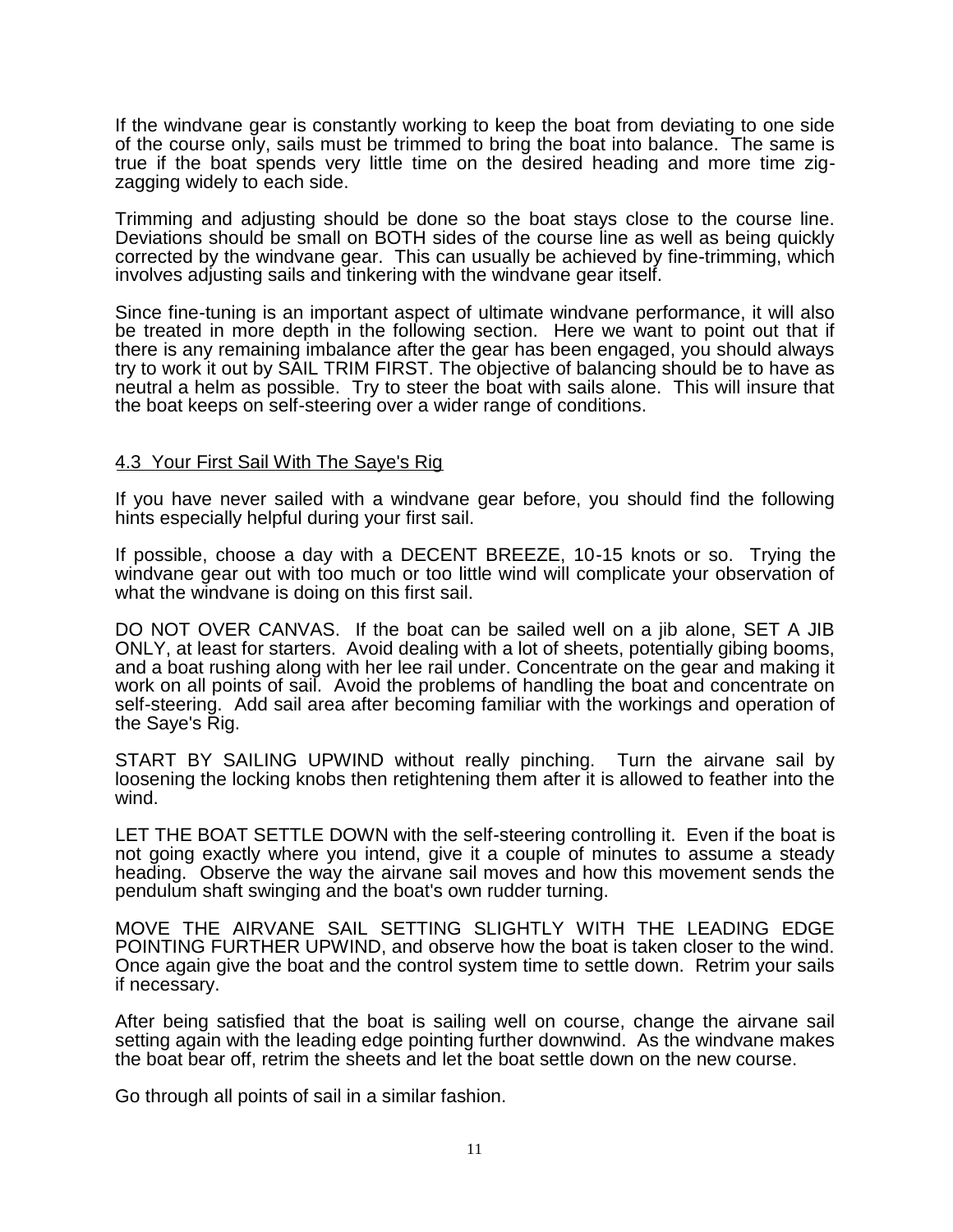Remember always to allow the boat and the windvane gear to settle down after making a change. The most common mistake is changing too many things too fast.

#### 4.4 Balancing For Self-Steering - Various Conditions

Not all boats sail the same, and not all boats react to different weather conditions the same. Here are some pointers.

#### 4.4.1 Problem Boats and Easy Ones

Obviously not all boats are the same in terms of the ease with which they can be made to self-steer.

Factors which make a boat easy for the windvane gear to handle are good course stability, moderate response to rudder, little or no weather or lee helm on all points of sail, a steering system which turns easily and with little friction, and a sail plan which allows many alternative sail combinations.

Problems are introduced by excessively heavy weather helmed boats, poor or nonexistent bypass valves on hydraulic steering systems, very light displacement with accompanying fin keels and spade rudders, binding and friction in the steering system, and a rig which does not allow many options for sail combinations and trim.

Such boats can be steered by the SAYE'S RIG, but they do require more insight and seamanship from the operator.

#### 4.4.2 Light Wind

"Does it work in light winds?" This is a standard question asked of anyone involved with windvanes. Obviously, since the windvane gear takes its signals from the wind and its power from the boat's movement though the water, the wind has to blow and the boat has to move for the windvane gear to work.

How little it can blow and how slow the boat can travel with the gear still functioning depends to a great extent on the boat itself, on the skill of the operator, and on the point of sail in question.

If the boat is very large, it will generally take more force from the windvane gear to operate its rudder. The same is true if there is much resistance to free turning in the boat's steering system. The windvane gear has much less power in light airs, and the key to making it work is to reduce undue binding and friction. Light air performance can be vastly improved by balancing and fine tuning. In general, the gear will do a better job in light airs on a small or moderate size boat remaining functional down to about  $\dot{2}$  to 2-1 $\dot{2}$  knots of boat speed with the corresponding wind strength. However, a good sailor, balancing his boat properly, can make the Saye's Rig steer a large boat in surprisingly light conditions.

# 4.4.3 Running

"Does it work downwind?" This question is as common as the one about light winds.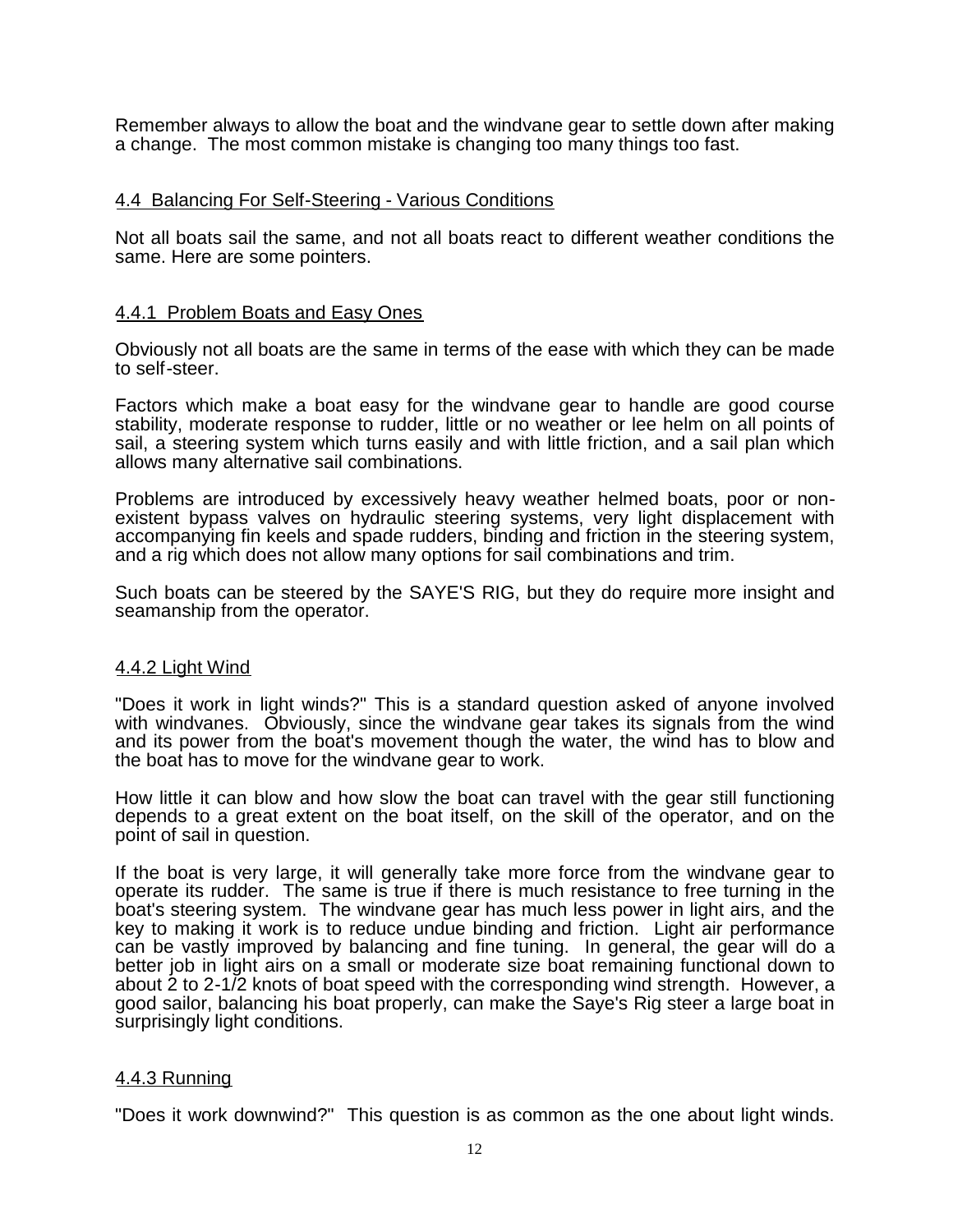The problem with self-steering when sailing downwind is that you are moving in the same direction as the wind. Consequently, THE WIND VELOCITY AVAILABLE TO THE AIRVANE FOR CORRECT SIGNALS IS DECREASED BY THE SPEED OF THE BOAT.

While the trimtab has ample power from the movement of the boat, the signals from the airvane sail become weaker as the wind speed decreases. In light winds it takes longer for the gear to return to neutral, and the Saye's Rig sometimes becomes outright erratic or too weak to fight the frictional resistance in the boat's steering system. This results in the boat being steered in a serpentine course, constantly crossing and recrossing the desired heading.

In heavy winds if too much canvas is carried, especially aft of the mast, the windvane gear may not be able to prevent the boat from rounding up completely.

#### *THE FIRST AND FOREMOST REMEDY TO DOWNWIND PROBLEMS IS TO USE THE RIGHT SAILS AND THE RIGHT AMOUNT OF SAIL.*

Before the advent of mechanical windvane gears, boats were sailed around the world self-steering downwind in the trades by use of twin headsails on poles. The trick is to sheet the twins a little bit loose. If the boat wants to round up, the leeward sail starts spilling wind. The pressure from the windward sail gradually increases, acting like a giant finger gently nudging the boat back on course again until both sails are drawing equally.

If cruising plans are for a lot of downwind cruising, it might pay off to set the boat up for twin headsails. Combined with the Saye's Rig this set-up gives excellent self-steering even on problem boats. It is also efficient as well as being very safe and easy to manage. The only disadvantage is that the boat rolls more with twins than with the main and headsail.

IF THE MAIN IS CARRIED, THERE SHOULD ALWAYS BE A FORESAIL POLED OUT ON THE OPPOSITE SIDE TO COUNTERACT THE MAINSAIL'S STEERING FORCE. This is an adequate sail combination for self-steering on almost any boat using the SAYE'S RIG.

If sail must be drastically reduced, take the main down and leave the poled-out jib hoisted. Although the pressure from a single jib is on one side of the boat, it is concentrated at the bow providing better balance and letting the windvane gear handle the boat with relative ease.

Let us assume that only the main is carried. If the wind is fresh, steering will be like walking a tight rope. A very attentive helmsman may be able to keep the boat on course by instantly countering every move away from the course line. However, this choice of sail makes the boat increasingly unbalanced as it deviates from the desired heading. Once off course, the boat gets out of hand. Even full rudder will not keep the boat from rounding up or gibing once the process has begun. The pressure from the wind is concentrated behind the mast making the boat want to point into the wind as soon as it gets a little bit off its precarious equilibrium of sailing more or less dead downwind.

This situation can be likened to moving a cart by pushing it from behind with a stick (mainsail only) versus pulling it from ahead with a string (jib or twin jibs). It is practically impossible to keep the cart going where you want it to go with the stick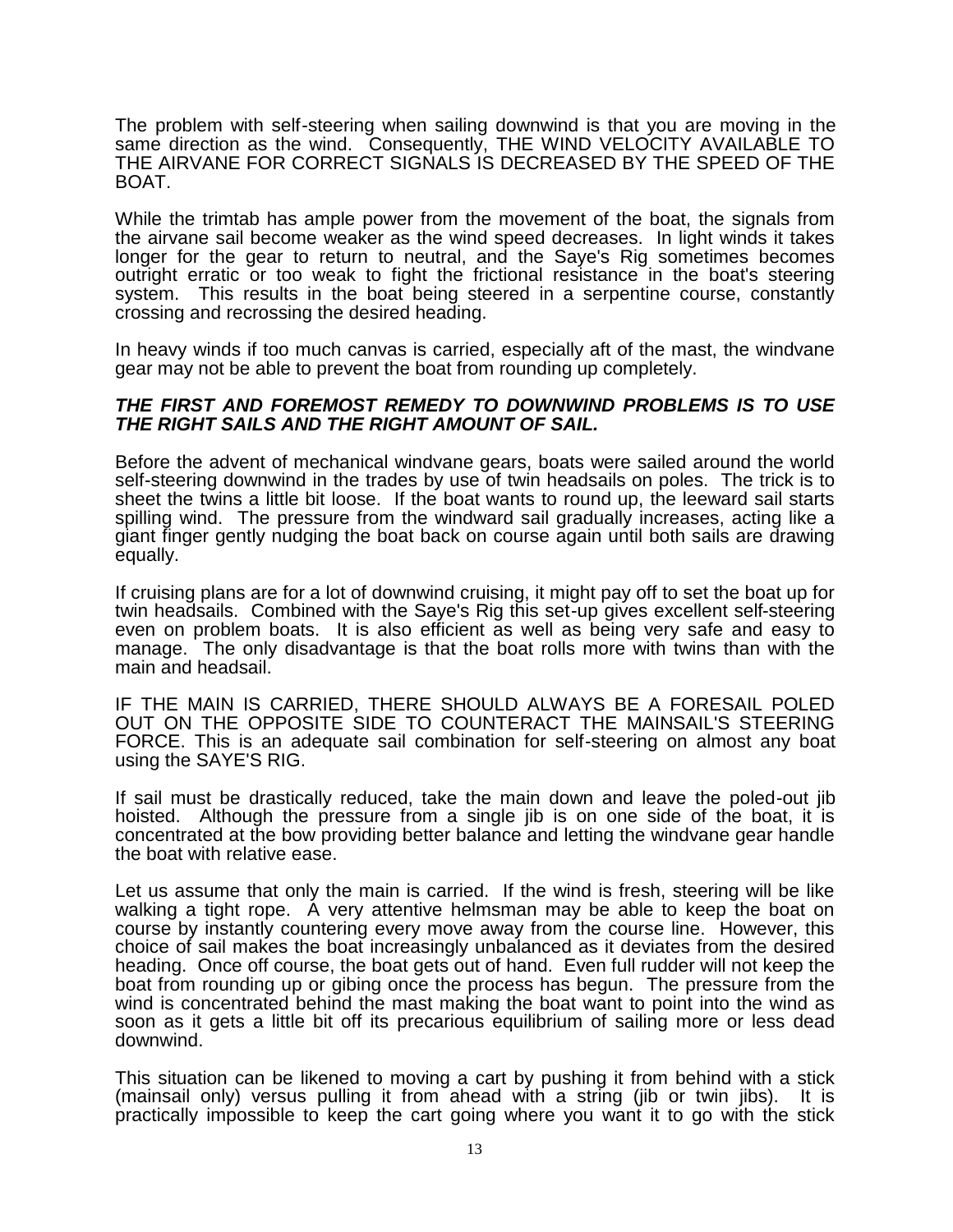especially if any kind of speed is involved. A cart will follow nicely when pulled.

The spinnaker is set ahead of the mast and gives good balance. Trouble can happen because spinnakers are tremendously powerful. The spinnaker makes the boat move fast downwind. Since the sail is not hanked onto any controlling stay or track, it will continue to exert pressure long after a poled-out foresail would spill its wind. Because of the size of the sail, this pressure can be enormous and completely overpower the boat's rudder, as anyone knows who has experienced his first spinnaker broach. Therefore, the spinnaker should be used in ideal weather only after experiencing with how the Saye's Rig will steer the boat.

#### To sum up: *BALANCED DOWNWIND SAILS FLOWN FROM THE BOW GIVE THE BEST AND SELF-STEERING. IF POSSIBLE, THESE SHOULD BE POLED OUT ON EACH SIDE OF THE HULL. WHEN THE MAIN IS USED, IT SHOULD ALWAYS BE COUNTERBALANCED BY A POLED-OUT FORESAIL ON THE OPPOSITE SIDE. OVER CANVASSING SHOULD BE AVOIDED. USING A SPINNAKER DURING BAD WEATHER CAN EASILY LEAD TO BROACHING.*

#### 4.4.4 Reaching

Seldom are we asked whether the Saye's Rig works well on a reach. In fact, reaching can be harder for any windvane gear than other points of sail. While a boat can be made to steer downwind as well as upwind by itself, achieving this can be much more difficult on a reach in puffy or gusty weather. With a one-masted rig there are fewer options for using sails to balance the boat.

With a two-masted rig, especially when the boat has a bowsprit, the mizzen and jib can be worked to bring the boat back on course when it bears off or starts going to weather. Even so, this is tricky to do and normally takes some experimenting.

CONSEQUENTLY, THE WINDVANE GEAR IS MOST NEEDED WHEN REACHING. However, faulty sail trim can over-power the gear, and it is necessary to understand how to create the best possible balance. The greatest problem is keeping the boat from rounding up when the wind increases in strength.

Twin headsails or main and a poled-out jib can be carried to about 34-40 degrees away from straight downwind and will provide the best self-steering as long as they can be kept up. As the boat starts reaching, the poles must come down.

Again, using the main alone is not the way to go. Although you can try to compensate for the greater weather helm with the rudder before you engage the windvane gear, any increase or decrease in wind strength is likely to change the balance. Once more, you must strive to balance the boat with the sails first and not use the rudder to compensate for a significant lack of balance. The rudder should be used for fine tuning after the boat has been set up to sail on course as much as possible by itself.

If only one sail is used, a headsail should be the choice.

Most of the problems are because of puffs and squalls - increasing & decreasing winds and quick apparent wind direction changes. When the wind increases, many boats will experience increased weather helm even with only the headsail set. However, this weather helm is very mild compared to what the mainsail would induce under similar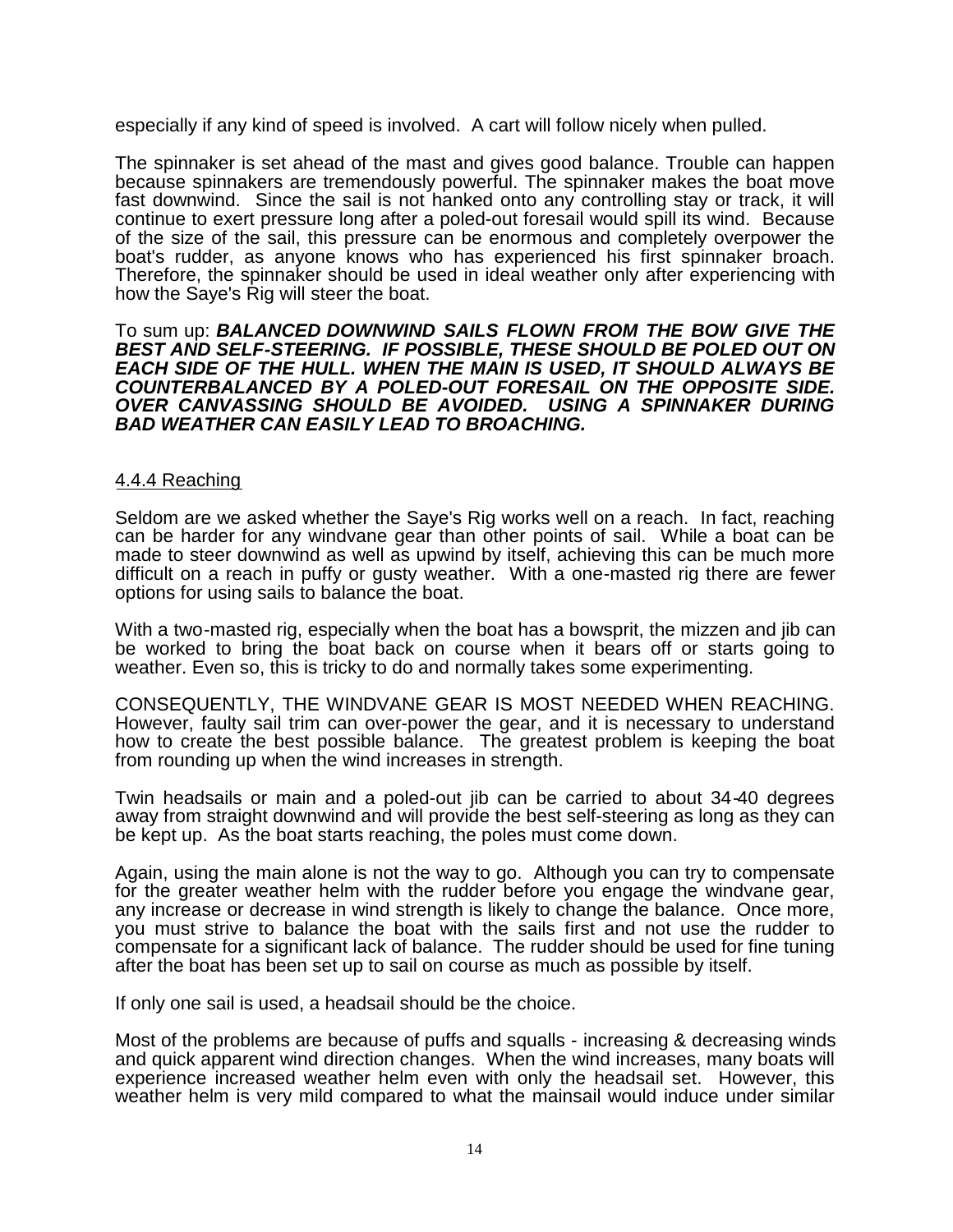circumstances, and the windvane gear can easily hold the boat on course. When the main and headsail are used, both sails may work to bring the bow to weather. To limit weather helm, as well as great increases in weather helm during a gust, each sail, but especially the main, should be TRIMMED LOOSE OR REEFED. This will slow the boat slightly. The effect is to make the sails spill their wind when a puff hits, minimizing the boat's tendency to round up. When weather helm decreases, the windvane gear is capable of pulling the boat back on course.

If problems continue, reduce sail area, especially the main, and continue to ease the sheets even though the leeches may flutter a bit.

In light winds or when the wind significantly drops, the boat will want to bear off downwind, especially if the main rudder has been used to compensate for a lot of weather helm. This is one of the chief reasons why the rudder should not be a primary factor in balancing the boat. In this case, carrying the main is actually helpful. As the boat veers off, the main will cover the headsail(s) and catch all the wind. This will move the pressure behind the mast and bring the boat back on course.

#### *THE CLUES TO SUCCESSFUL SELF-STEERING ON A REACH ARE TO AVOID EXCESSIVE CANVAS, TO RELY PRIMARILY ON THE HEADSAILS FOR POWER, TO SHEET THE SAILS LOOSELY, AND TO USE SAIL TRIM RATHER THAN THE MAIN RUDDER FOR BALANCING THE BOAT.*

#### 4.4.5 Hard To Weather

Most yachts can easily be made to self-steer when hard on the wind without using any windvane gear. Consequently, the windvane will have little problem keeping the boat on course. Because the movement is towards the wind, the velocity of the wind working the airvane sail increases by the speed of the boat. The vane's signals will be true and strong.

*THE BEST PERFORMANCE WILL BE GUARANTEED BY NOT KEEPING TOO MUCH SAIL AREA AND BY NOT SHEETING THE SAILS TOO HARD.* Over canvassing and oversheeting will only heel the boat unnecessarily inducing great weather helm which may become difficult for the windvane to control in a gust.

#### 4.4.6 Give It A Chance

Armed with these hints on balancing the boat on different points of sail, you should experience no difficulty in making the windvane gear steer your boat. After using the Saye's Rig awhile, it will steer even better. Sailors probably will have learned a thing or two about sailing and balancing the boat. Give everything a chance to work and remember that some learning is necessary to get the most from the windvane. The experimenting will certainly be worth it.

#### 4.5 Useful Hints To Get The Most Out Of Your Airvane

After setting up the windvane gear to steer your boat, remain in the cockpit for a couple of minutes observing the behavior of the boat.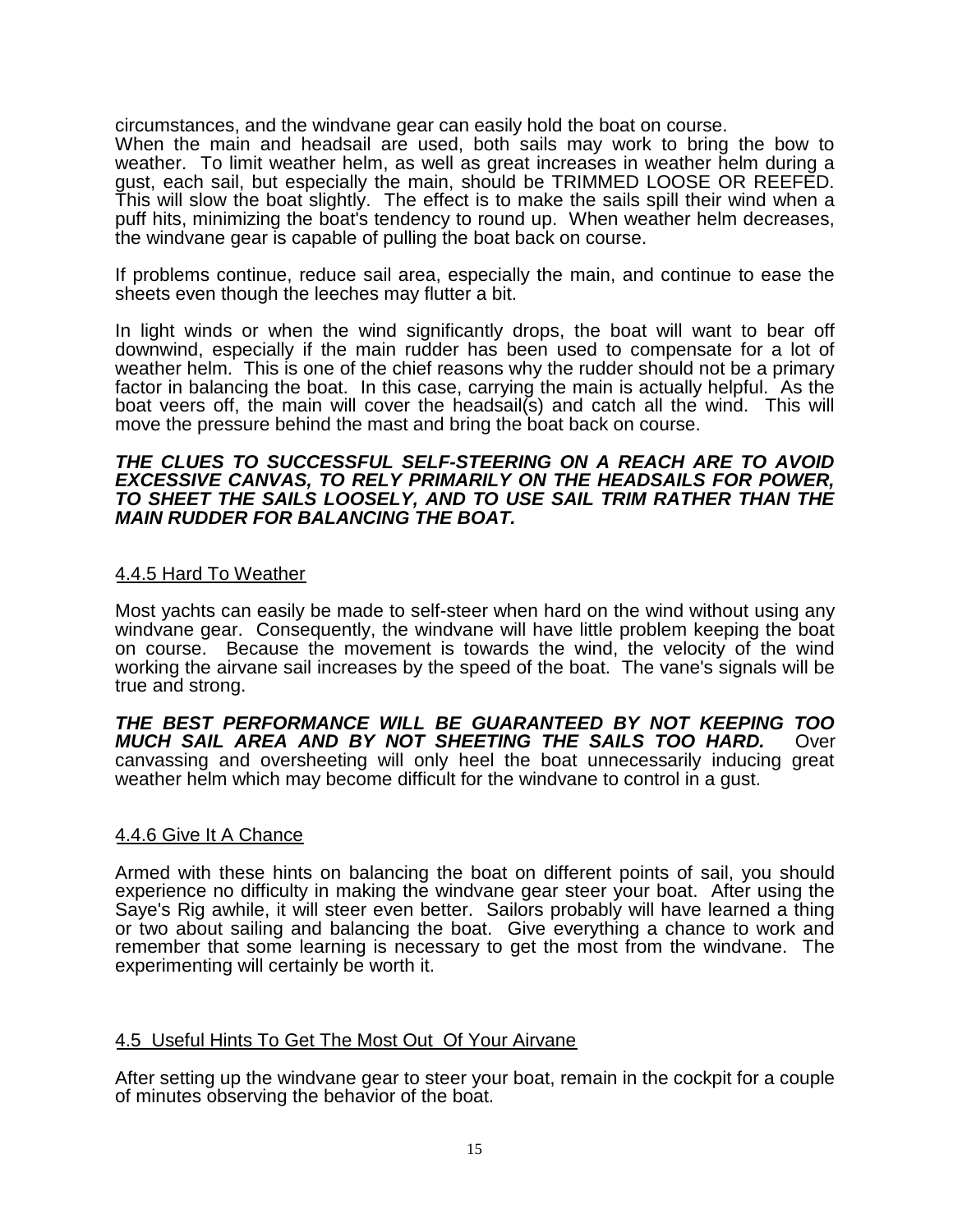The boat should remain on the desired heading, deviations should be small and quickly corrected, and the windvane gear should not be fighting to keep the boat from wandering off on one side of the course line.

If the boat has a persistent tendency to luff or bear off, it is not properly balanced. Sails have to be either sheeted in or out, reduced, or changed completely. A small adjustment of the boat's rudder may help, but large imbalances should not be compensated for by the rudder.

#### *USUALLY, RELEASING THE MAINSHEET A BIT WORKS WONDERS IN TAMING TENDENCIES TO ROUND UP.*

# 4.5.1 The Downwind Problem

When sailing downwind in light airs, there may be a tendency for the gear to permit the boat to wander too far off course before reacting. Once the airvane has given its signal sending the boat back towards course, the same tardy reaction causes the boat to cross to the other side of the course line. This results in a repeated serpentine movement around the desired course.

This is because the airvane has very little wind from which to take its cue. Normally, when the wind is blowing strongly on the airvane, the Saye's Rig will follow the small wind direction changes well.

As the wind becomes very weak downwind, the windvane becomes increasingly affected by other factors. When the boat rolls from side to side, the windvane (without strong apparent wind to control) it no longer follows the real wind direction. This produces faulty signals to the pendulum shaft. The rolling boat may cause the airvane to react to the apparent wind resulting from the roll rather than the actual apparent wind. This is when a small electric autopilot should be used.

Normally, the apparent wind would hold the airvane steady and inhibit the undesired movement of the boat's rudder. However, when the boat is moving fast downwind with little apparent wind on the sail, the trimtab can remain in its swung out position. Pressure from the wake on the trimtab as well as inertia keeps the airvane sail in the incorrect position until the boat has gone off course.

# 4.5.2 Friction And Binding

Friction, especially friction and binding that interferes with the airvane's ability to rotate the tab suspension assembly, is a deadly enemy of light air performance. Friction and binding may result from salt build-up in the vane's bearings. However, this problem usually disappears after some fresh water has been flushed through the ball bearings. Don't lubricate the bearings with oil, WD-40, etc., as this will result in a build-up of salt in the bearing and won't wash out.

In some boats the yacht's own steering is the culprit. The windvane gear is very powerful in a hard blow when the boat is moving fast, but performance drops dramatically in light airs if the boat's own steering has a lot of friction. Everything possible should be done to free the movement of the boat's own rudder.

If the windvane gear has problems in controlling the course even though the boat is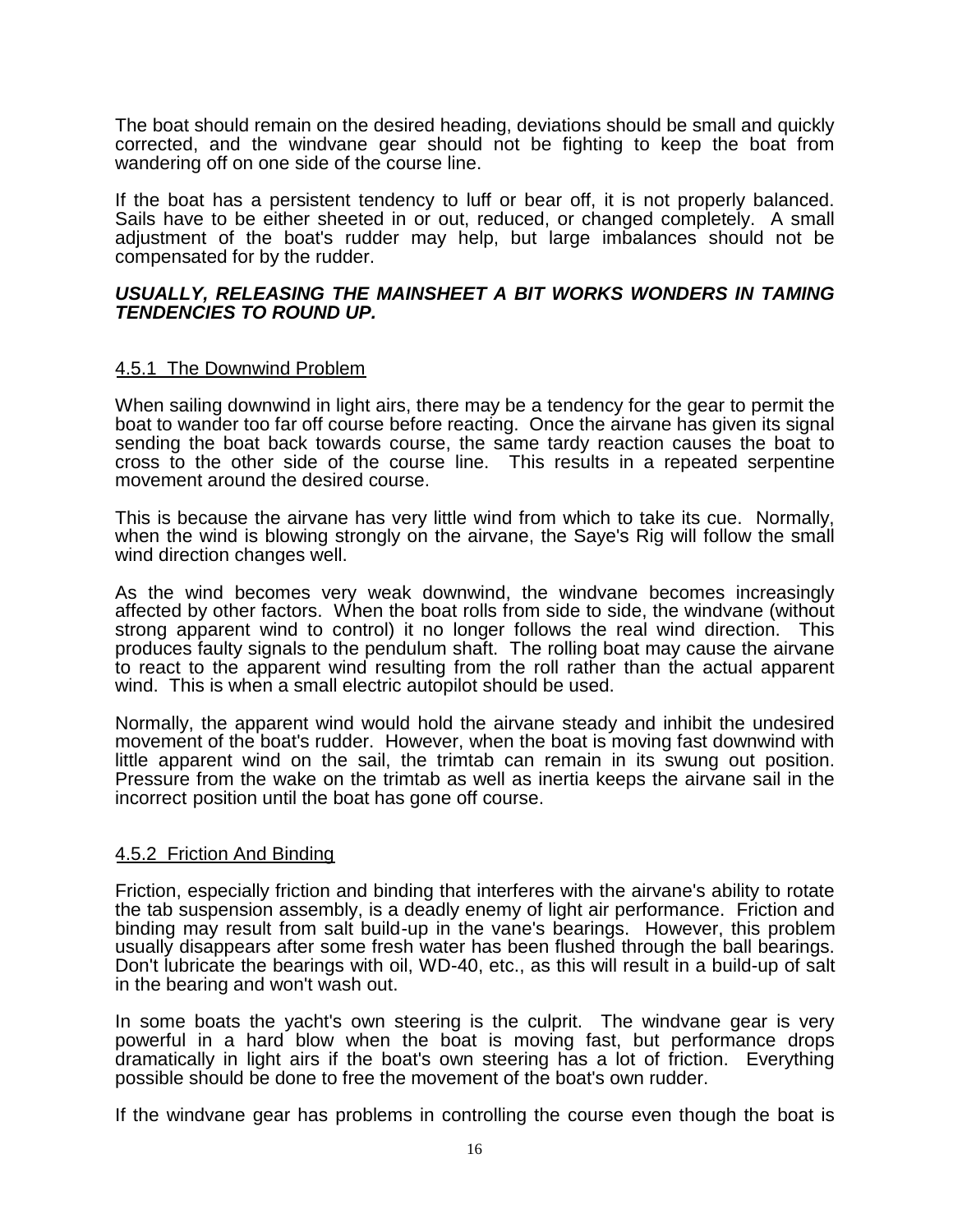properly balanced, friction and binding are the first suspects. All moving parts should be checked.

#### 5 Maintenance And Problem Solving

The Saye's Rig is remarkably trouble-free, and has almost no parts that need adjusting. However, there are a few things to keep in mind that will keep your windvane operating at full potential.

#### 5.1 Appearance

The Saye's Rig is made of bronze and 316 stainless steel. The trimtab is reinforced fiberglass. After fabrication, the individual stainless parts are electropolished in a chemical bath to remove impurities from the surface and welds of the metal. The individual parts are assembled to make a finished windvane gear.

The bronze castings are not affected by sea water and salt air, and will soon develop a green patina. The bronze is electrically compatible with stainless steel so galvanic corrosion is not a problem with the Saye's Rig. Stainless steel is a very hard metal alloy with a much harder surface than regular steel. Any time that stainless is handled with regular tools, the stainless picks up surface contamination from the softer material in these tools. After use in salt water, there may be some surface staining on the pendulum shaft. This can be cleaned off with metal polish. Since the pendulum shaft is 316 stainless steel, any staining will be minimal. After a couple of cleanings, it should not re-occur.

# 5.2 Regular Maintenance

The Saye's Rig bearings and bushings are made from materials that work better with water on them. Maintenance consists of hosing the gear with fresh water whenever you have the opportunity. Take care to flush all places that have bearings to clean out salt deposits. Regular rain often takes care of this job. Remember **don't use oil or other lubricants.**

# 5.3 Problem And Damage Prevention

Here are a few simple steps to keep your Saye's Rig safe.

# 5.3.1 Removing The Pendulum Shaft

Because the windvane gear is mounted outboard of the hull, it is vulnerable to collision. Unfortunately, vanes are run into by other less than expert skippers and are damaged. This can happen in a marina as well as in an anchorage. Fortunately, the Saye's Rig is less exposed then most other vanes. As previously mentioned, the pendulum shaft should be removed when not in use. The tiller arm is usually protected by the boat's hull although it would be a good practice not to lock the rudder so that it could move if the tiller arm was struck. The tiller arm can be removed from the rudder plates when the boat is not being used for long periods of time.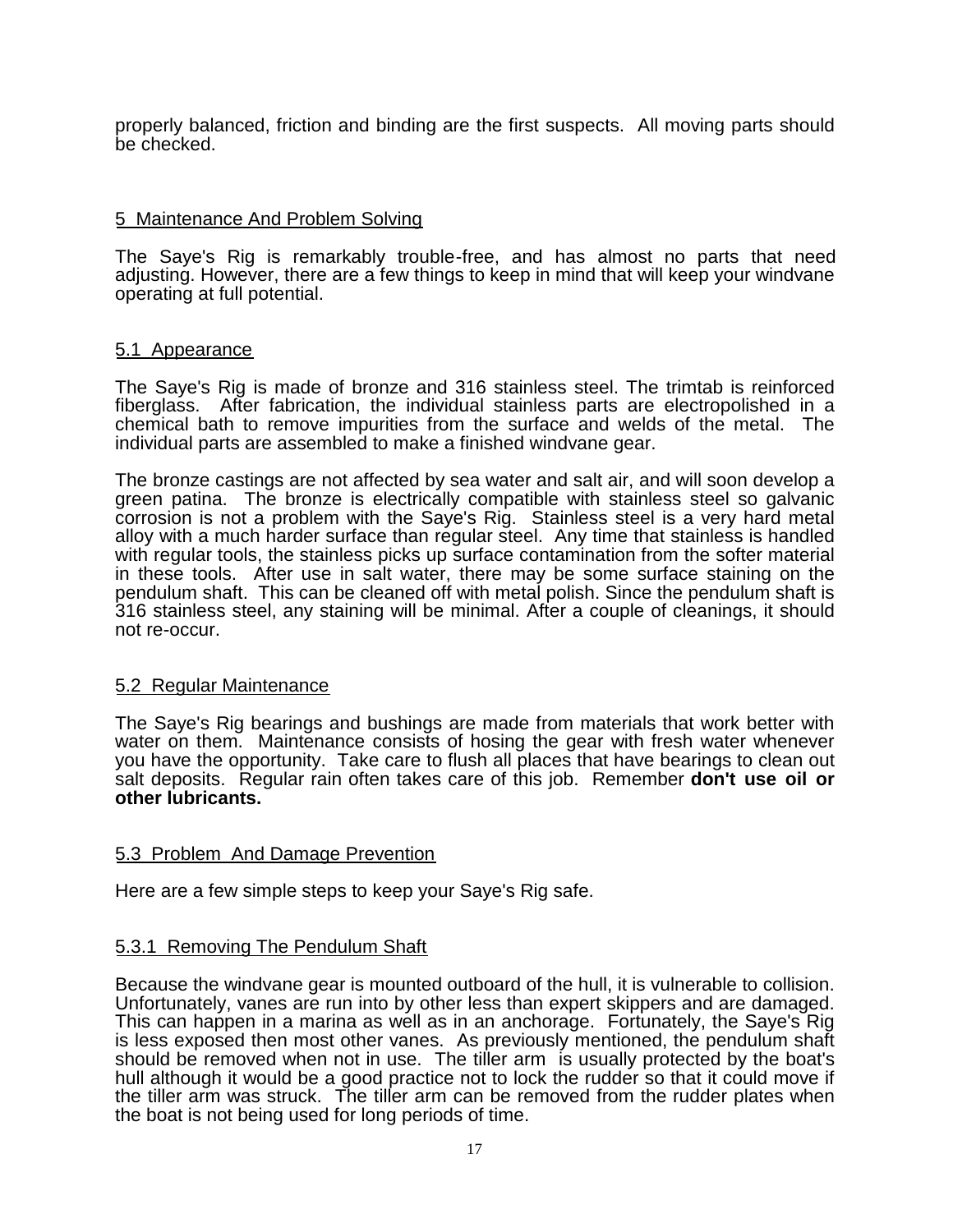The pendulum shaft is 316 stainless steel pipe and quite strong. Riding behind the hull, protected by the boat's own keel and rudder from forward impact and by its own ability to swing from sideways impact, chances are very small that the pendulum shaft will get damaged.

# 5.3.2 Removing The Airvane Mast

When planning not to use the Sayes Rig for any length of time, remove the airvane by simply lifting it off the base. This will reduce wear on the bearings, protect the unit from possible damage from collision and greatly prolong the life of the sail.

# 5.3.3 Using A Safety Line On The Pendulum Shaft

The only real threat to the pendulum shaft is dropping it overboard during installation or removal. Secure the pendulum shaft safety line to the boat to protect against this possibility.

#### 5.3.4 Heavy Weather

Hard winds and fast speeds make the Saye's Rig very powerful. Sailors have reported using the gear in extreme storm conditions. The only time when the boat would need to be hand steered would be when the boat is threatened by dangerous waves. The SAYE'S RIG cannot see a freak wave and in very big seas there can actually be a lack of wind at the bottom of the trough between two waves, which interferes with the steering ability of the windvane gear.

In really bad weather the windvane gear will do a better job of steering then a helmsman. The gear does not get tired. The boat is safe while the Saye's Rig is steering. The strain of big waves hitting the pendulum shaft is taken by the tiller arm, and the resistance from the boat's own rudder will act as a shock absorber.

When forced to hand steer while running before the wind, it is important that the clutch Link is secured in the "up" position so that the windvane does not interfere with your ability to steer. For longer periods the gear should be removed.

#### 6 Making Repairs

The sea punishes everything on a boat. The windvane is possibly the hardest working piece of equipment on a cruising sailboat.

The bronze and stainless construction of the Saye's Rig plus its extremely simple design with a minimum of moving parts has resulted in a unit that requires no "Spare Parts Kit" nor a maintenance schedule other then an occasional fresh water washing down. In the unlikely event of collision damage, bronze and stainless steel can be easily worked and/or welded. The corrosion resistant materials make it possible to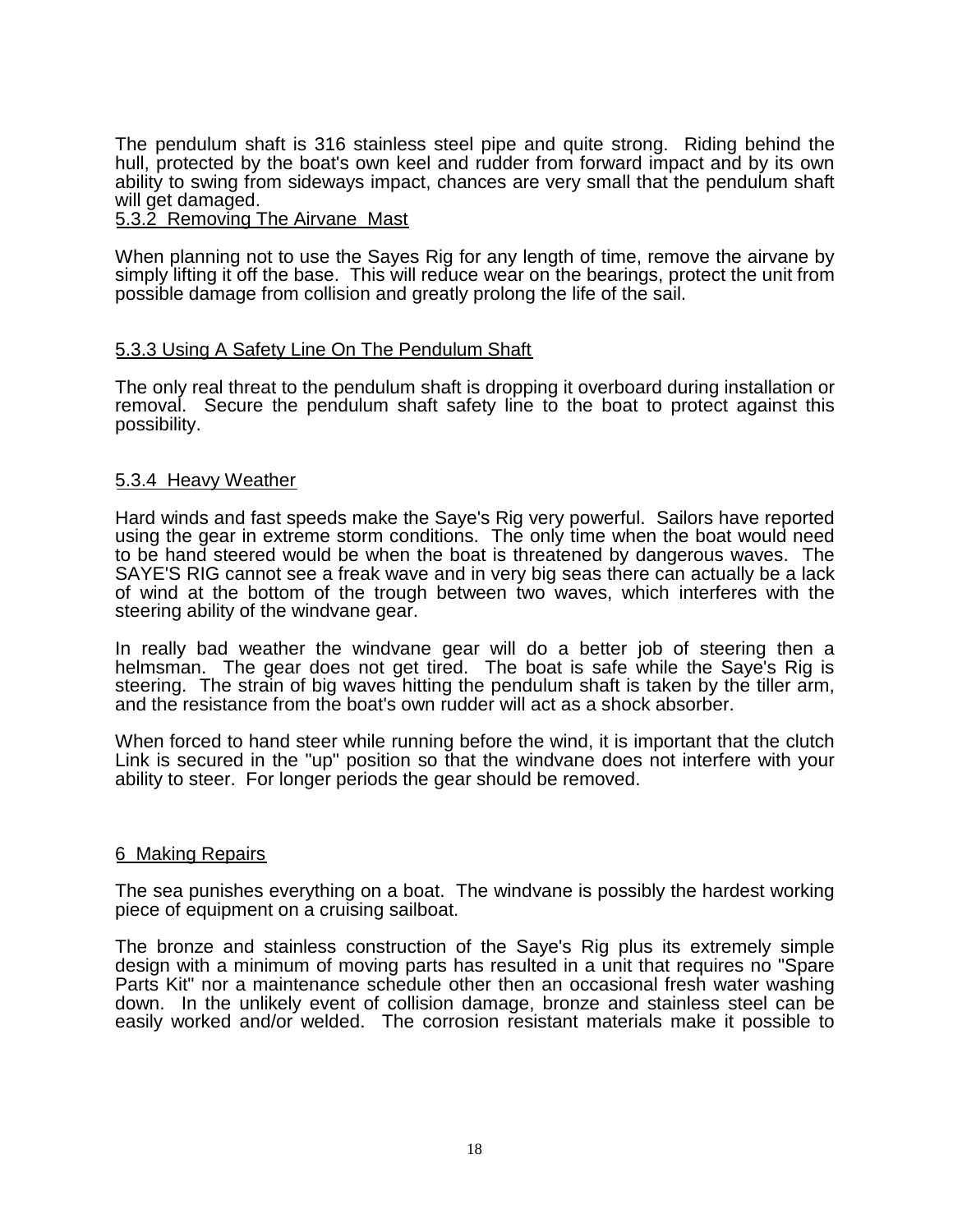take the gear apart and reassemble it even after long use.

We recommend taking a spare sail if you plan a year long (or longer) cruise. However, this item can be made at any port of call and probably will not require replacement for a long time.

Should you need a part or want to discuss or describe some element of the Saye's Rig, we have included complete parts diagrams and a parts list at the end of this manual.

# **GOOD SAILING!!!**

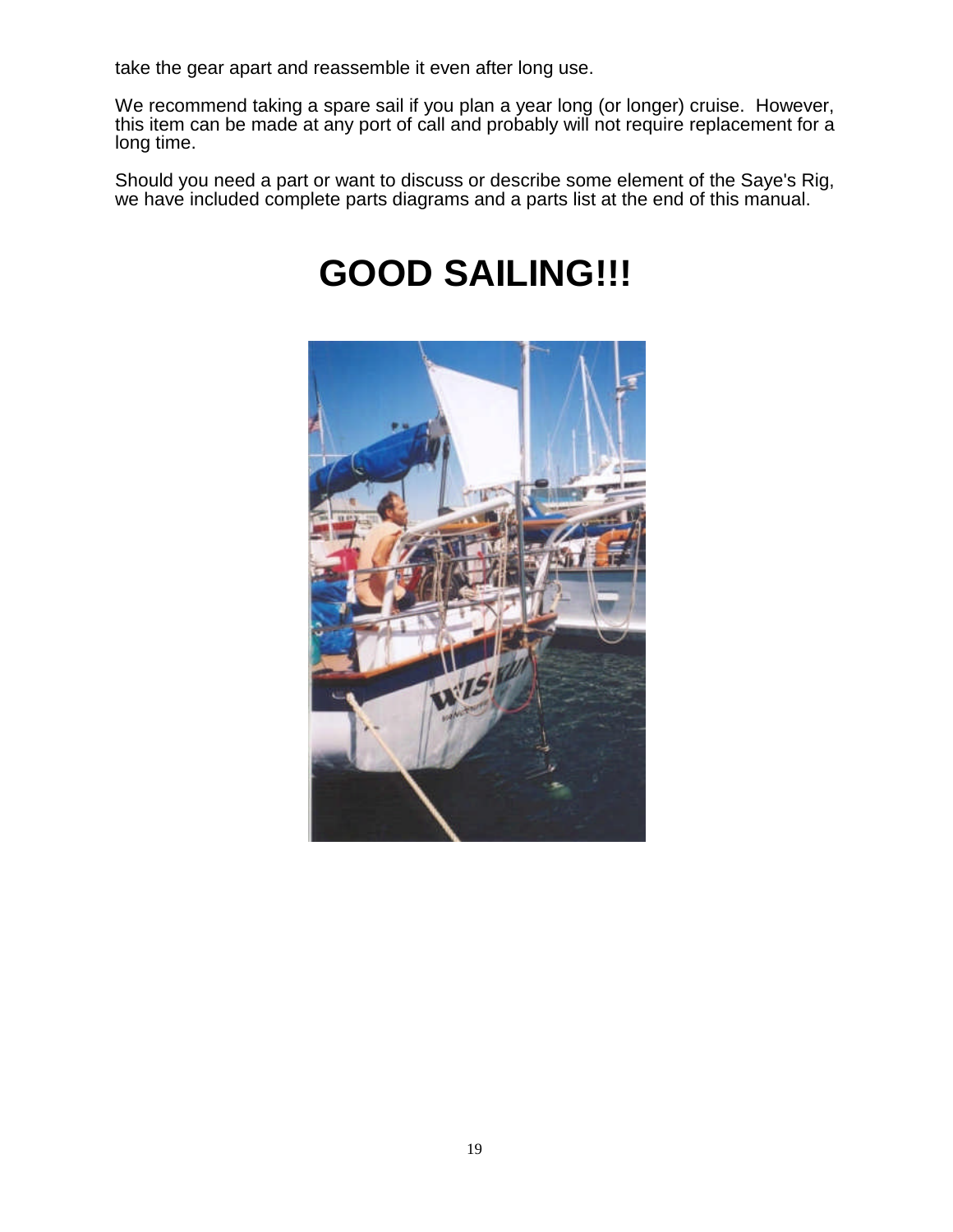# **SAYE'S RIG PARTS LIST**

# **BRACKETS AND BASE ASSEMBLY (Parts Diagrams 1 and 2)**

- 2 Brackets Transom Mount
- 101L 2 Brackets Deck Mount
- 1 Bushing
- 1 Shim (.030" or .060")
- 1 Base
- 1 Staff
- 1 Thrust Bearing
- 107 1 Delrin Ball Bearings (set of 28)
- 3 1-1/4" I.D. Retaining Rings (snap rings)
- 109 2 1/2"-13 x 3-1/2" Bronze Hex Head Bolts<br>110 2 1/2"-13 Bronze Nuts
- 2 1/2"-13 Bronze Nuts
- 111 2 1/2" Bronze Lock Washers

# **TILLER ASSEMBLY (Diagram 3)**

- 201 1 Tiller Arm  $(3/4"$  OD up to 5' long; 1" OD from 5' to 10' long)
- 1 5/16"-18 x 3" Threaded Rod, 316 Stainless Steel
- 12 5/16-18 Hex Nuts, 316 Stainless Steel
- 2 Tiller Plates, for either 3/4" OD or 1" OD Tiller Arm

# **AIRVANE ASSEMBLY (Diagram 4)**

- 1 Counterweight
- 1 Lower Sail Strut
- 1 Upper Sail Strut
- 1 Airvane Mast
- 1 Sail
- 1/4" Clevis Pin, Stainless Steel
- 3 Cotter Ring, Stainless Steel
- 1 1/8" x 48" Dacron Line
- 4 Mast Cord Bushings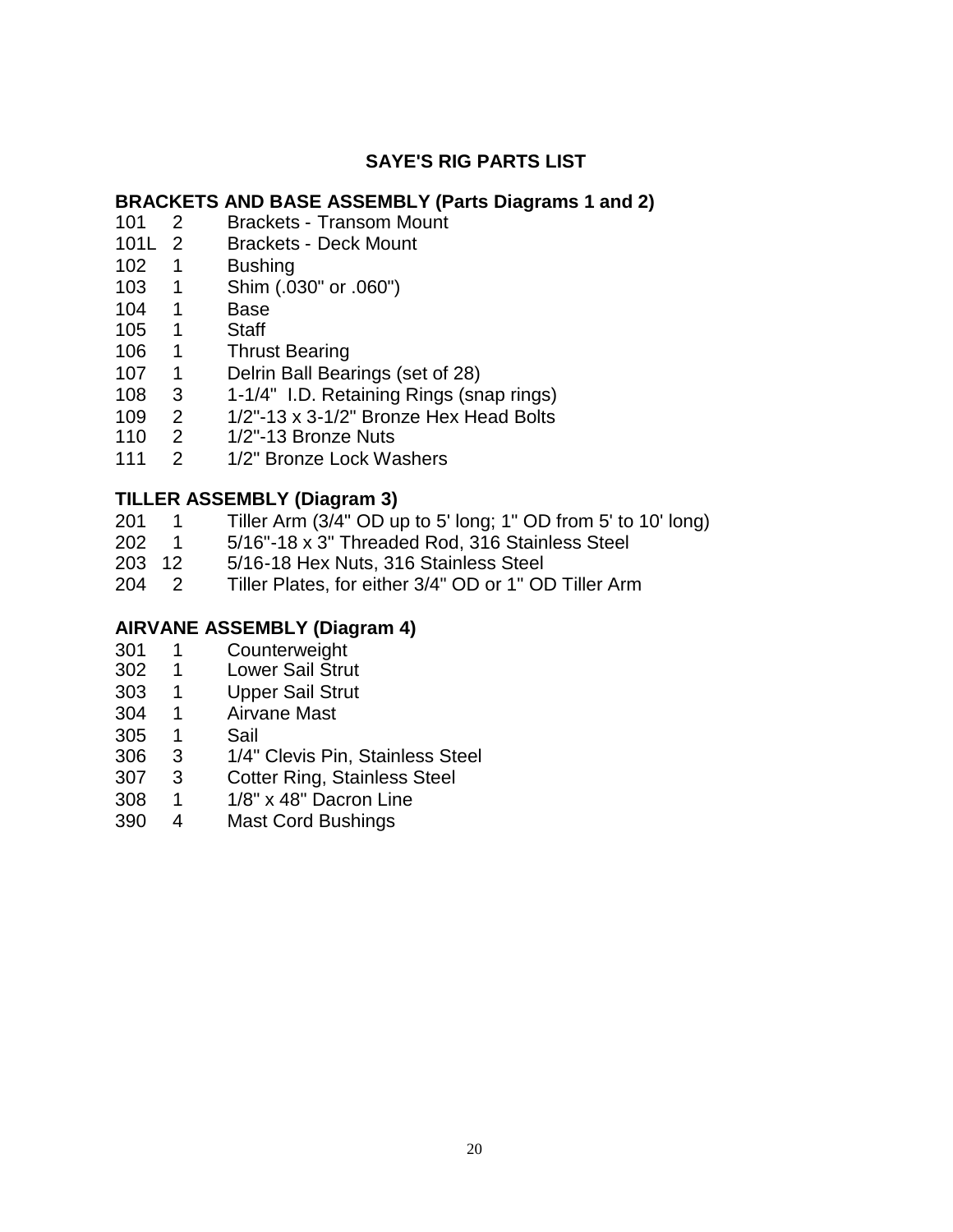# **CLUTCH ASSEMBLY (Diagram 5)**

- 401 1 1/4"-20 x 1/4" Set Screw, Stainless Steel<br>402 1 Bronze Collar
- 1 Bronze Collar
- 403 1 Clutch Housing
- 404 2 Clutch Locking Knob
- 404.1 2 3/8"-16 Jam Nut
- 405 1 Link<br>405.1 1 1/4"-
- 1/4"-20 x 3" Hex Bolt, Stainless Steel
- 405.2 1 1/4"-20 Nylock Nut, Stainless Steel
- 406 2 3/8"-16 x 1/-1/2" Set Screw (takes 3/32" allen wrench)
- 407 2 3/8"-16 Nylock Nut, Stainless Steel

# **TRIM TAB ASSEMBLY (Diagram 3)**

- 501 1 Trim Tab Watervane Paddle
- 502 1 Pendulum Shaft (5' standard)

# **TAB SUSPENSION ASSEMBLY (Diagram 6)**

- 601 1 Locking Pin, Stainless Steel
- 602 1 Tab Suspension Casting
- 603 1 Thrust Bearing
- 604 1 Sensitivity Adjustment Bar, Stainless Steel
- 605 1 Draw Bolt, Stainless Steel
- 606 1 1/2" x 20 Nylock Nut, Stainless Steel
- 607 1 Spring Pin, 1/8" x 1/2"
- 608 1 3/8"-16 x 1-3/4" Hex Head Bolt, Stainless Steel
- 609 1 3/8"-16 Nylock Jam Nut, Stainless Steel
- 1 1/4"-20 x 3/4" Hex Head Bolt, Stainless Steel
- 611 1 1/4"-20 Nylock Nut, Stainless Steel

# **STABILIZER ASSEMBLY (Diagram 3)**

- 701 1 Tab Counterweight<br>702 2 U-Bolt
- 2 U-Bolt
- 703 4 1/4"-20 Nylock Nut, Stainless Steel
- 704 4 1/4" Lock Washer, Stainless Steel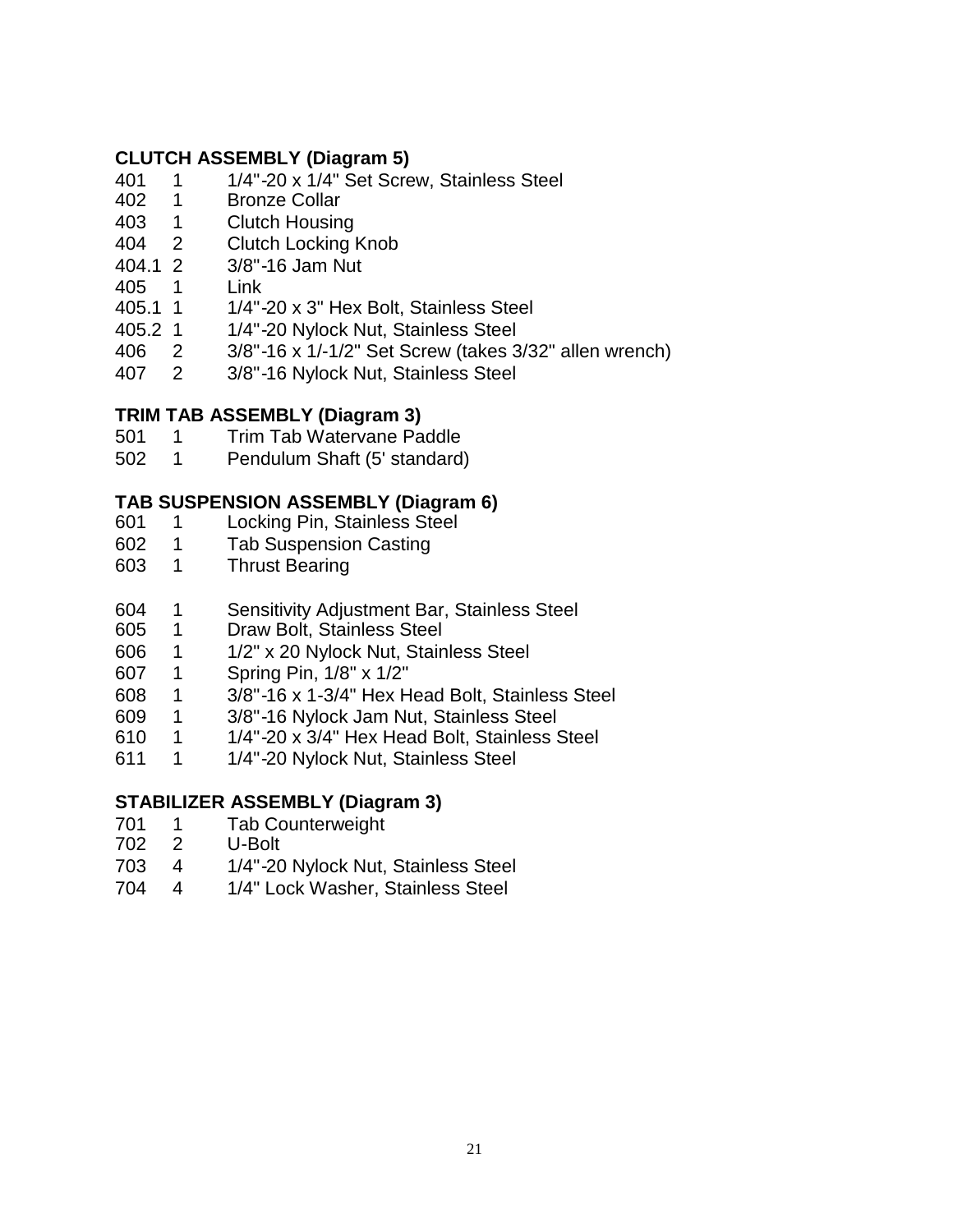# SAYE'S RIG PARTS - DIAGRAM 1 OF 6 BASE ASSEMBLY BRACKETS



# NOTES:

- 101 Transom Mount- Both sides are the same.
- 101L & R Deck Mount There is a left and right piece.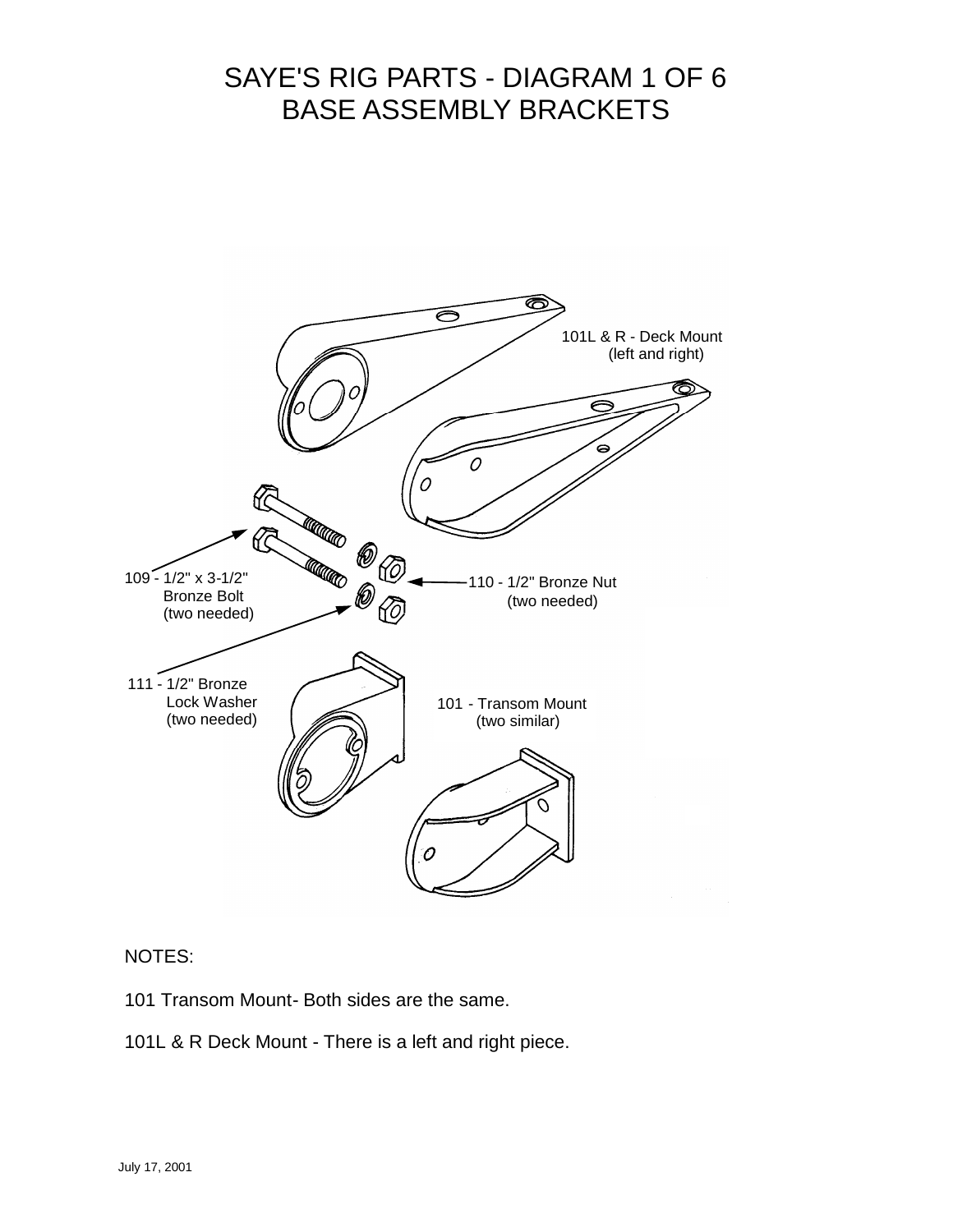

# NOTES:

Note A - During factory assembly, bottom of ball mount for tab suspension casting is ground to clear 601 Locking Pin after Thrust Bearing is installed.

104 & 105 - Staff must be pressed into Base. Approx. 1/32" should be left between shoulder of staff and base. Bottom of Staff to be spot-welded to bottom of Base.

106 - Thrust Bearing is sold as a two-piece set.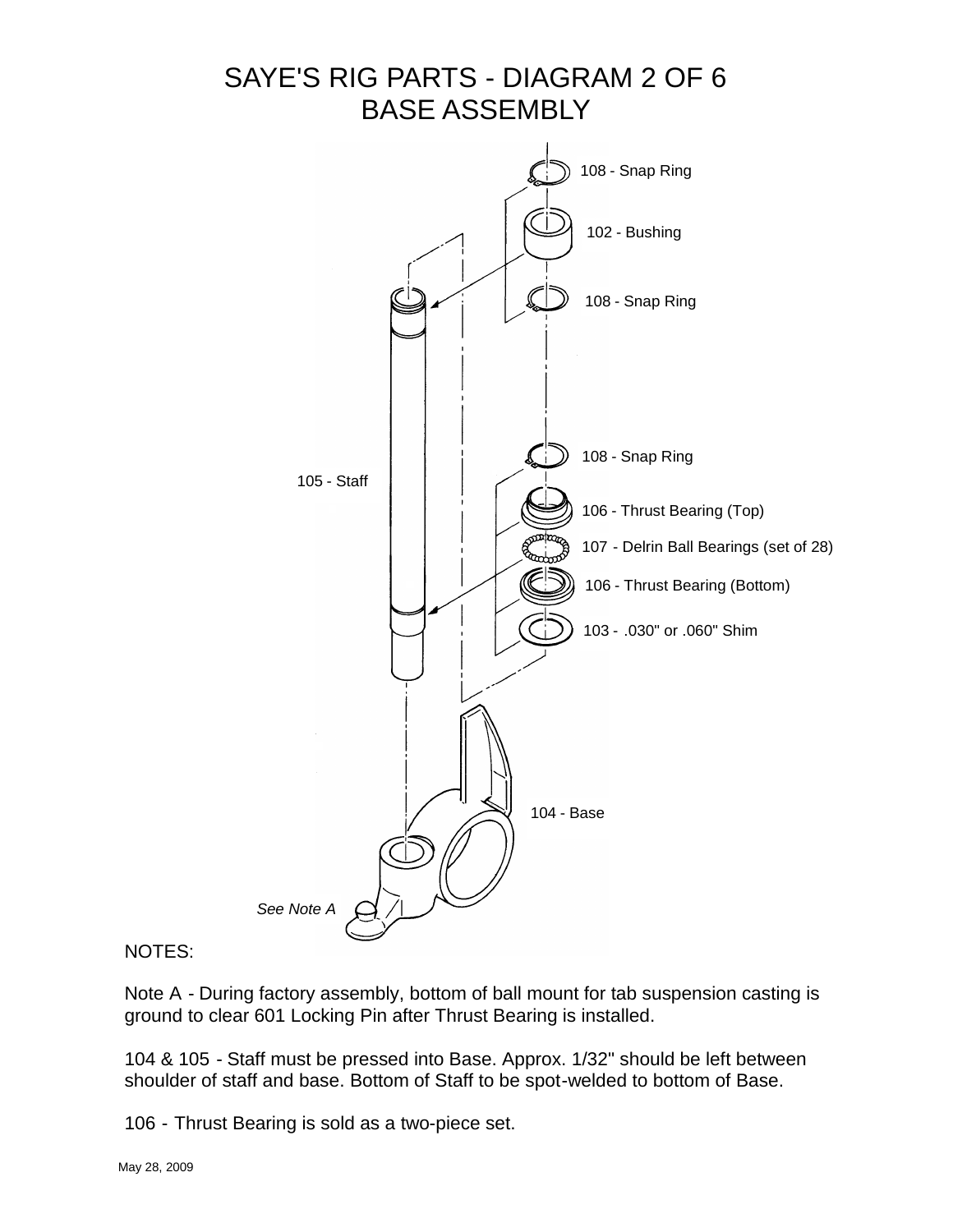# SAYE'S RIG PARTS - DIAGRAM 3 OF 6 TILLER, STABILIZER & TAB (PENDULUM) ASSEMBLIES



- 201 Tiller Arm is 3/4" O.D. up to 5' long; 7/8" O.D. from 5' to 10' long. Longer ones can be welded up.
- 202 5/16" All-Thread comes in one 36" length customer to cut pieces to size.
- 204 Rudder Plates to match Tiller Arm diameter.
- 502 Pendulum Shaft to 8'.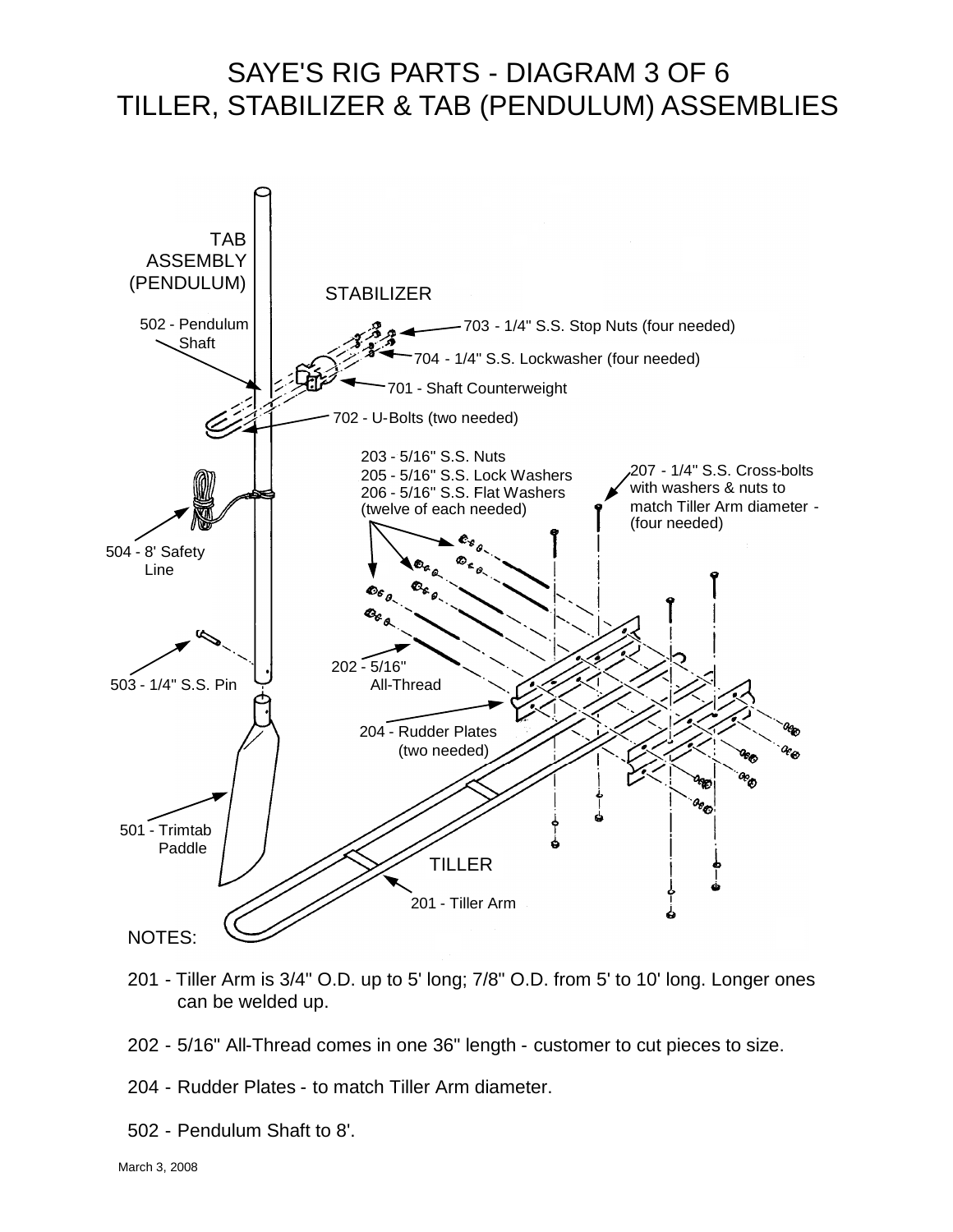# SAYE'S RIG PARTS - DIAGRAM 4 OF 6 AIRVANE ASSEMBLY

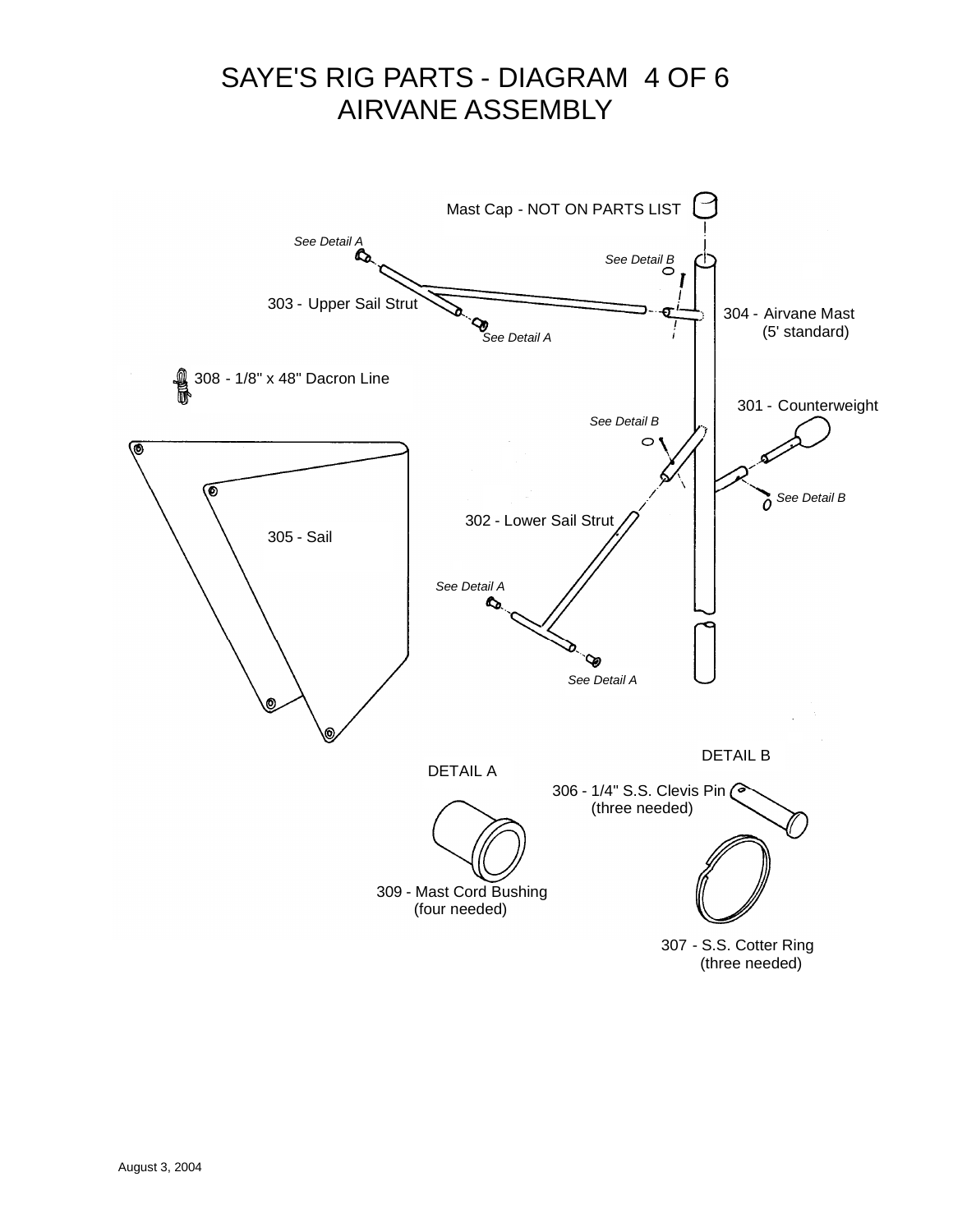# SAYE'S RIG PARTS - DIAGRAM 5 OF 6 CLUTCH ASSEMBLY



# NOTES:

405 - Clutch Link must be ground on sides & top to fit Clutch Plate.

405.1 - Bolt is ground flush to nut in factory installation.